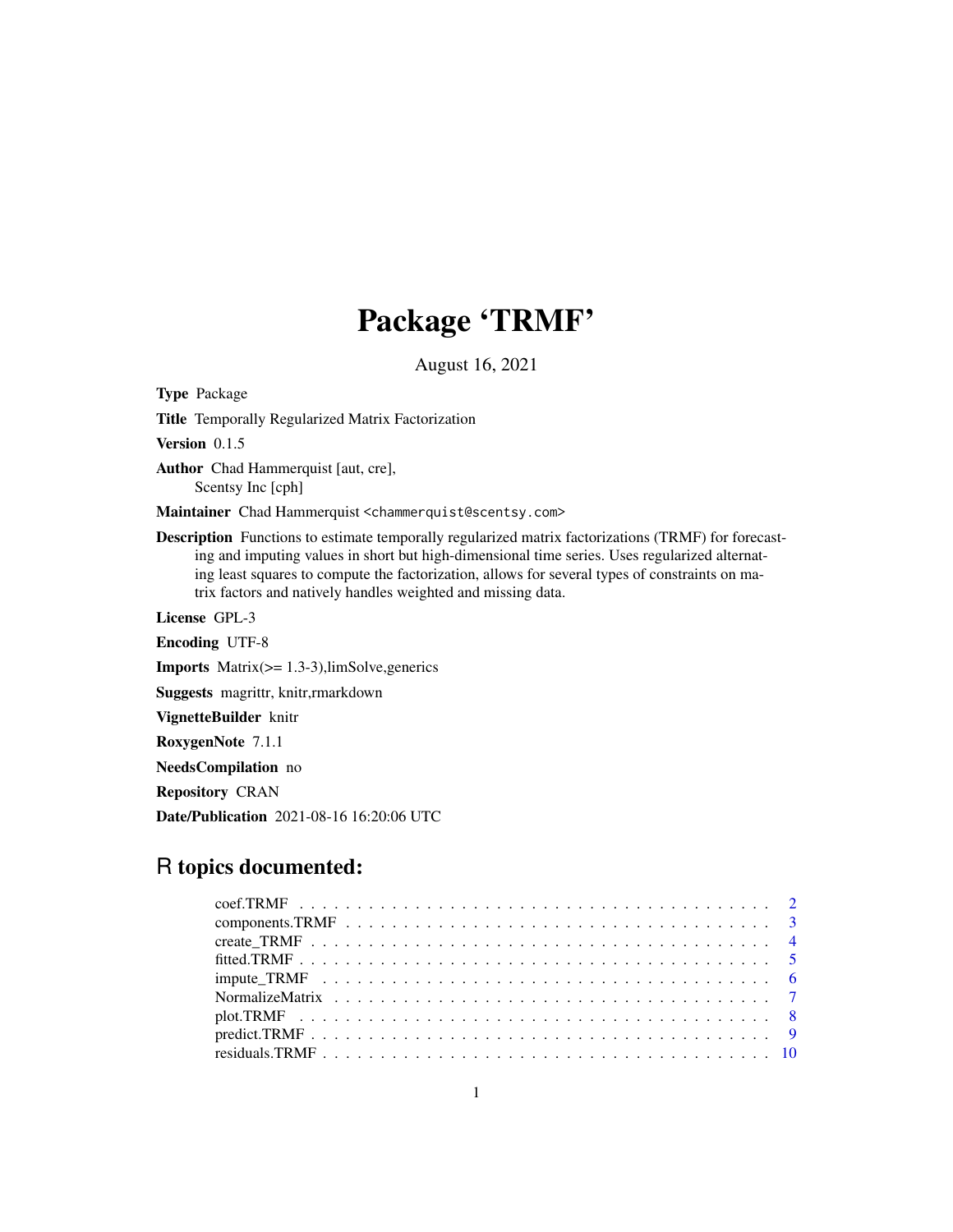#### <span id="page-1-0"></span>2 coef.TRMF

#### **Index** [25](#page-24-0)

coef.TRMF *Extract TRMF Coefficients (Fm)*

## Description

Returns the Fm (transposed) matrix from the matrix factorization Xm\*Fm.

## Usage

## S3 method for class 'TRMF' coef(object, ...)

## Arguments

| object  | a trained TRMF object. |
|---------|------------------------|
| $\cdot$ | other arguments.       |

## Value

the coefficient matrix, t(Fm)

## Author(s)

Chad Hammerquist

## See Also

[create\\_TRMF](#page-3-1), [TRMF\\_columns](#page-14-1), [TRMF\\_trend](#page-21-1)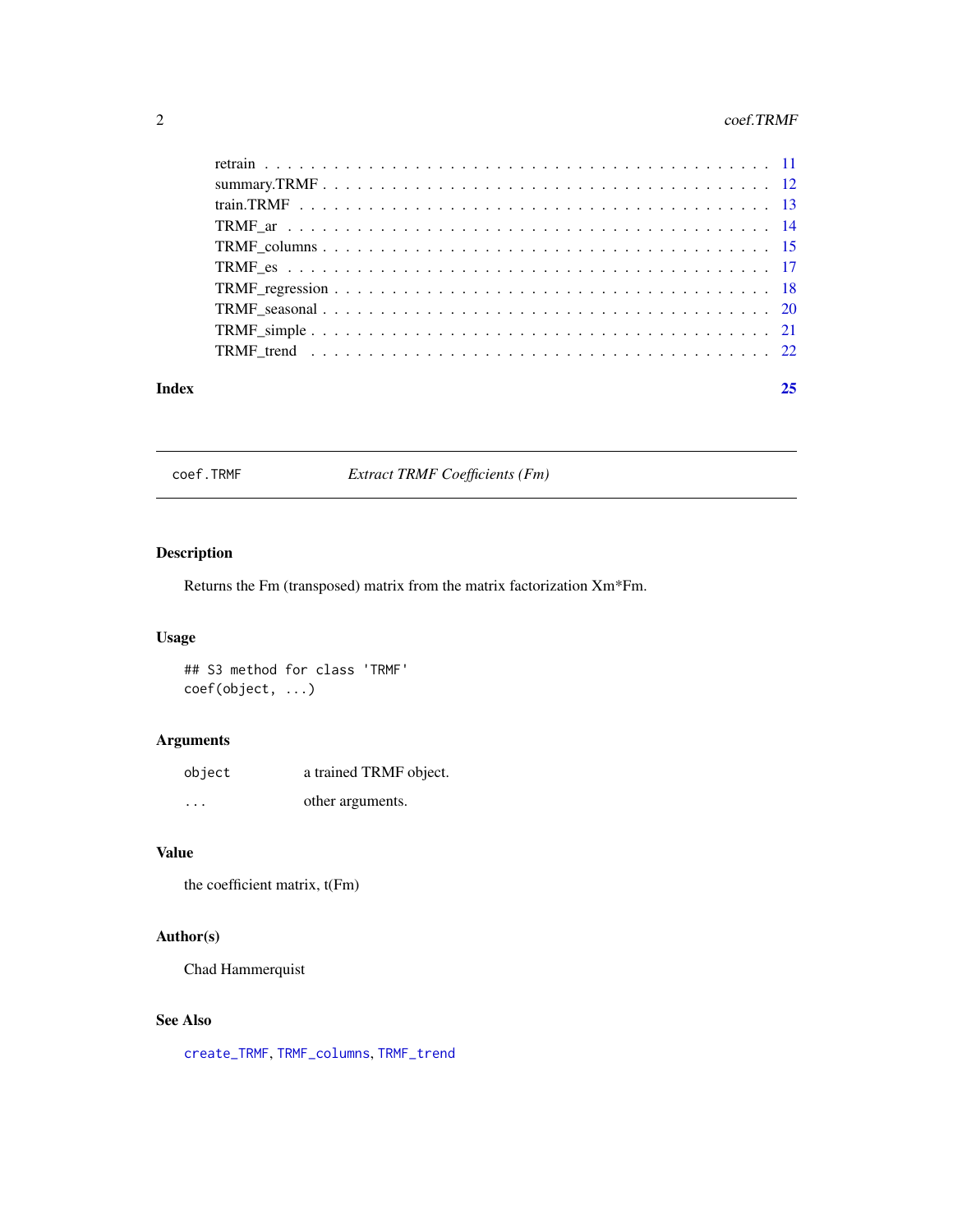## <span id="page-2-0"></span>components.TRMF 3

## Examples

 $xm = poly(x = (-10:10)/10, degree=4)$  $fm = matrix(runit(40), 4, 10)$ Am = xm%\*%fm+rnorm(210,0,.2) # create model obj = create\_TRMF(Am) out = train(obj) coef(out)

components.TRMF *Access TRMF factors*

## Description

This function returns the factors (Xm, Fm) from a trained TRMF object

## Usage

## S3 method for class 'TRMF' components(object, XorF = c("Xm","Fm"), ...)

## Arguments

| object | trained TRMF object    |
|--------|------------------------|
| XorF   | which factor to return |
| .      | ignored                |

## Details

Returns the matrix factors. Could also use object\$Factors\$Xm,object\$Factors\$Fm . If matrix normalization was used in [create\\_TRMF](#page-3-1), Xm%\*%Fm could look much different than the input data matrix.

## Value

A matrix.

## Author(s)

Chad Hammerquist

#### See Also

[create\\_TRMF](#page-3-1), [TRMF\\_columns](#page-14-1), [TRMF\\_trend](#page-21-1)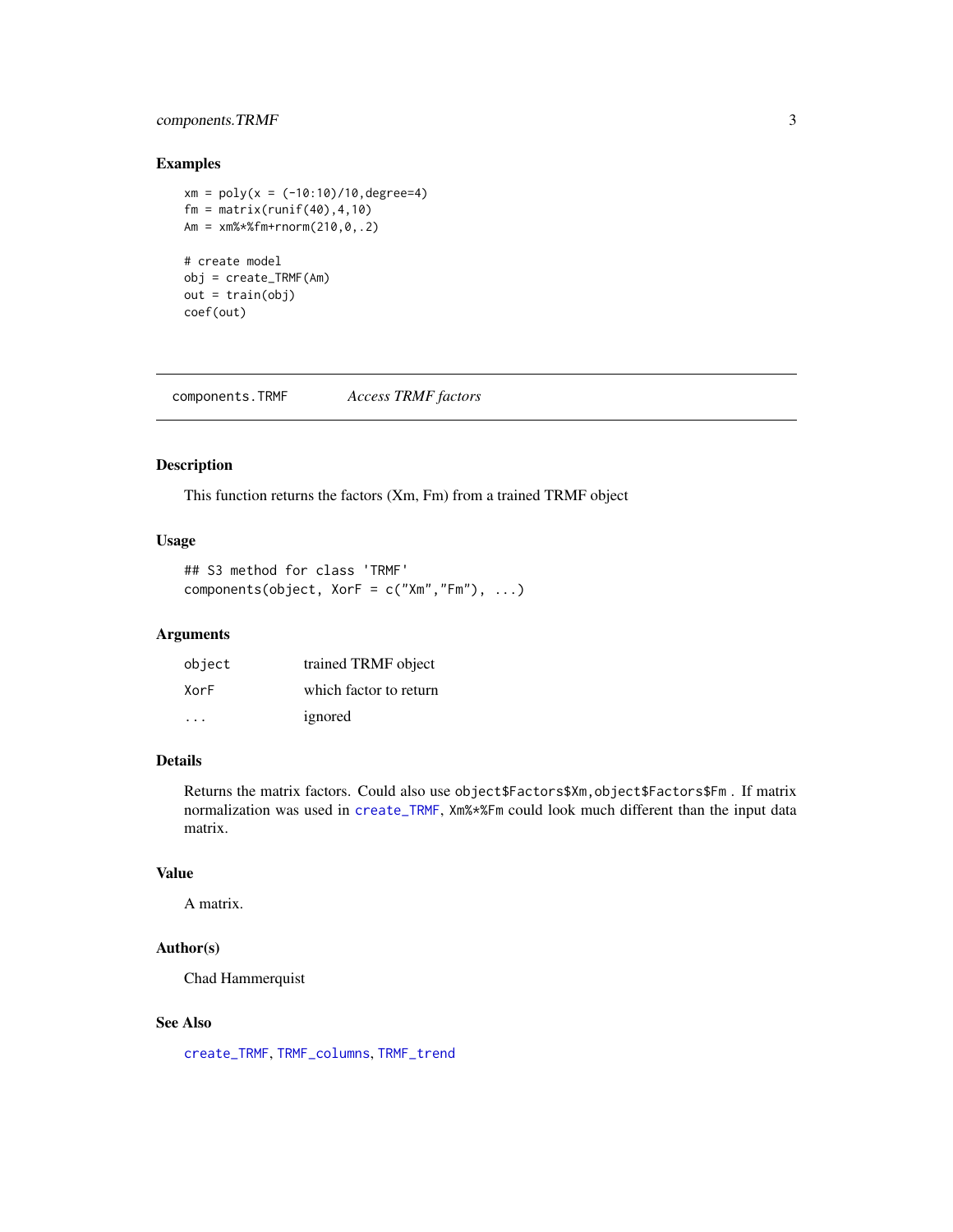#### Examples

```
# create test data
xm = poly(x = (-10:10)/10, \text{degree=4})fm = matrix(rnorm(40), 4, 10)Am = xm%*%fm+rnorm(210,0,.2)
# create model
obj = create_TRMF(Am)
out = train(obj)plot(out)
components(out,"Xm")
```
<span id="page-3-1"></span>create\_TRMF *Create a TRMF object*

## Description

Creates a TRMF object from a data matrix. This function is always needed to initialize a TRMF model.

#### Usage

```
create_TRMF(dataM, weight = 1,
     normalize = c("none", "standard", "robust", "range"),
     normalize.type = c("global", "columnwise", "rowwise"),
     na.action = c("impute", "fail"))
```
#### Arguments

| dataM     | The data matrix, each column represents a time series.                                                                                                                                                                                                                   |
|-----------|--------------------------------------------------------------------------------------------------------------------------------------------------------------------------------------------------------------------------------------------------------------------------|
| weight    | An optional matrix of weights to be used in the fitting process. If used, sum( $w^2 \times e^2$ )<br>is minimized.                                                                                                                                                       |
| normalize | Type of scaling/centering for the data. Recommended to reduce bias when using<br>regularization, none does nothing, standard centers with mean, and scales by<br>sd(), robust centers with the median and scales by mad(, constant=1), range<br>maps to $[0-1]$ interval |
|           | normalize type how should normalization be applied. global scales and centers matrix by one<br>value. columnwise and rowwise normalize each column or row separately.                                                                                                    |
| na.action | what action to take when data contains NAs                                                                                                                                                                                                                               |

## Details

This function doesn't do any computation, it is the entry point for creating a TRMF model. To train the model or add additional details, see examples. Normalization is recommended in general. Regularization biases the factorization toward zero a little bit, centering changes that to bias towards

<span id="page-3-0"></span>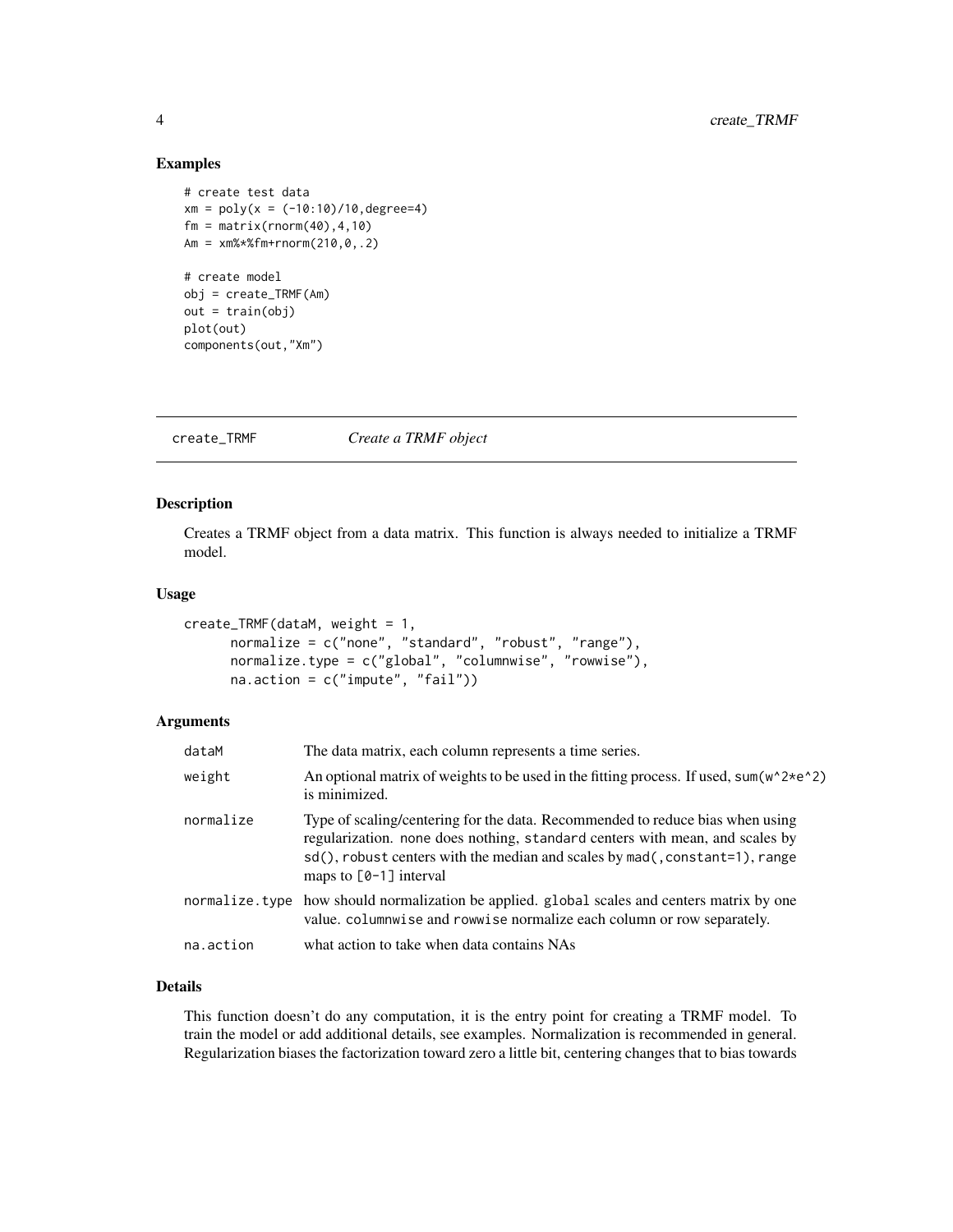#### <span id="page-4-0"></span>fitted.TRMF 5

the mean. Scaling makes the choosing of regularization parameters easier. If the factorization is to be used for forward forecasting, rowwise normalization is not recommended as it could remove some temporal information.

## Value

create\_TRMF returns an object of [class](#page-0-0) "TRMF" to be passed to other TRMF functions.

## Author(s)

Chad Hammerquist

#### References

Yu, Hsiang-Fu, Nikhil Rao, and Inderjit S. Dhillon. "High-dimensional time series prediction with missing values." arXiv preprint arXiv:1509.08333 (2015).

#### See Also

[train.TRMF](#page-12-1), [TRMF\\_columns](#page-14-1), [TRMF\\_trend](#page-21-1)

#### Examples

```
# create test data
xm = poly(x = (-10:10)/10, degree=4)fm = matrix(runif(40), 4, 10)Am = xm%*%fm+rnorm(210,0,.2)
# create model
obj = create_TRMF(Am)
obj = TRMF_columns(obj,reg_type ="interval")
obj = TRMF_trend(obj,numTS=4,order=2)
out = train(obj)
plot(out)
```
fitted.TRMF *Extract TRMF fitted values.*

### Description

A function to extract fitted values from a trained TRMF object.

#### Usage

```
## S3 method for class 'TRMF'
fitted(object, \text{impute} = FALSE, ...)
```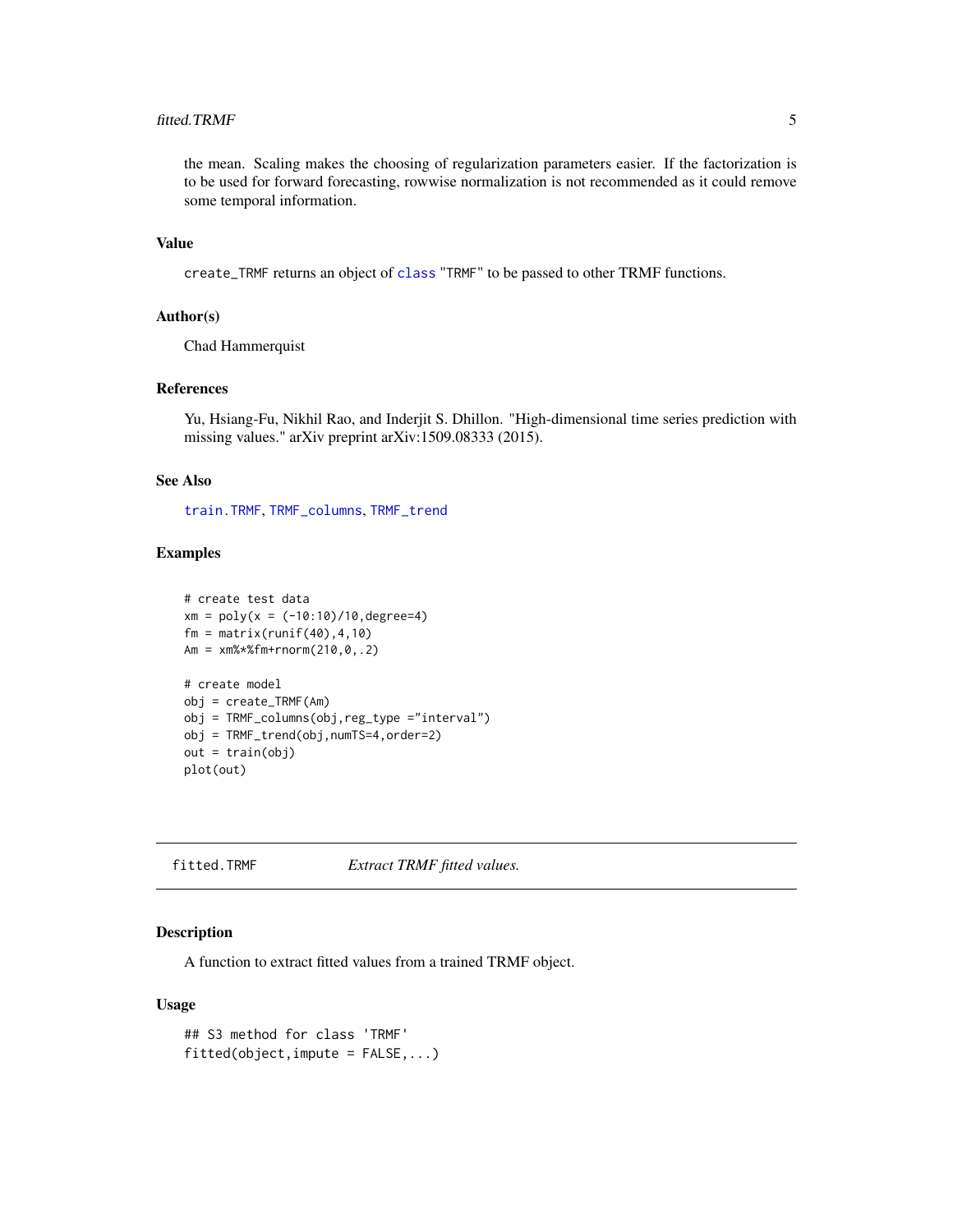#### <span id="page-5-0"></span>Arguments

| object | a trained TRMF object.                      |
|--------|---------------------------------------------|
| impute | logical, should imputed values be returned? |
| .      | other arguments.                            |

## Value

Fitted values extracted from object. If impute is TRUE then entire fitted (unscaled and uncentered) matrix is returned, otherwise there are NAs in the same locations as the time series matrix.

### Author(s)

Chad Hammerquist

## See Also

[create\\_TRMF](#page-3-1), [TRMF\\_columns](#page-14-1), [TRMF\\_trend](#page-21-1)

## Examples

```
xm = poly(x = (-10:10)/10, degree=4)fm = matrix(runit(40), 4, 10)Am = xm%*%fm+rnorm(210,0,.2)
# create model
obj = create_TRMF(Am)
```

```
out = train(obj)
fitted(out)
```
impute\_TRMF *Impute missing values in a matrix*

## Description

Impute missing values in matrix from a pre-trained TRMF object.

## Usage

```
impute_TRMF(obj)
```
#### Arguments

obj a trained TRMF object

#### Details

Essentially an accessor function. Replaces the missing values in data matrix with values from the fitted TRMF object.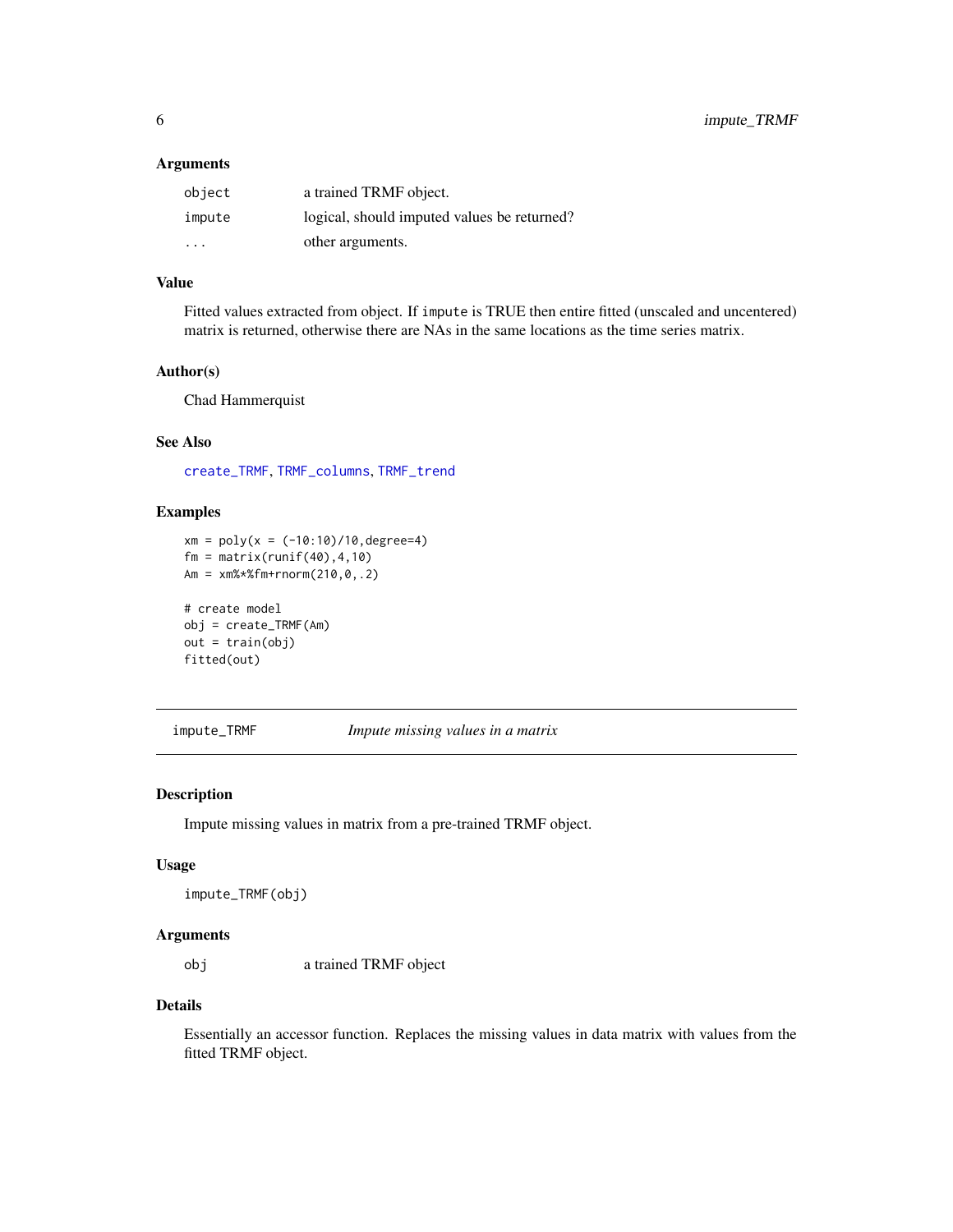## <span id="page-6-0"></span>NormalizeMatrix 7

## Value

data matrix with missing values imputed

## Author(s)

Chad Hammerquist

#### References

Yu, Hsiang-Fu, Nikhil Rao, and Inderjit S. Dhillon. "High-dimensional time series prediction with missing values." arXiv preprint arXiv:1509.08333 (2015).

## See Also

[train.TRMF](#page-12-1), [create\\_TRMF](#page-3-1), [TRMF\\_trend](#page-21-1)

#### Examples

```
# create test data
xm = poly(x = (-10:10)/10, \text{degree=4})fm = matrix(rnorm(40), 4, 10)Am = xm%*%fm+rnorm(210,0,.2)
Am[sample.int(210,20)] = NA
# create model
obj = create_TRMF(Am)
obj = TRMF_trend(obj,numTS=4,order=2)
out = train(obj)impute_TRMF(out)
```
NormalizeMatrix *Matrix Scaling*

## Description

A function for normalizing (scaling and centering) a matrix.

#### Usage

```
NormalizeMatrix(X, method = c("standard", "robust", "range", "none"),
            type = c("global", "rowwise", "columnwise"), na.rm = TRUE)
```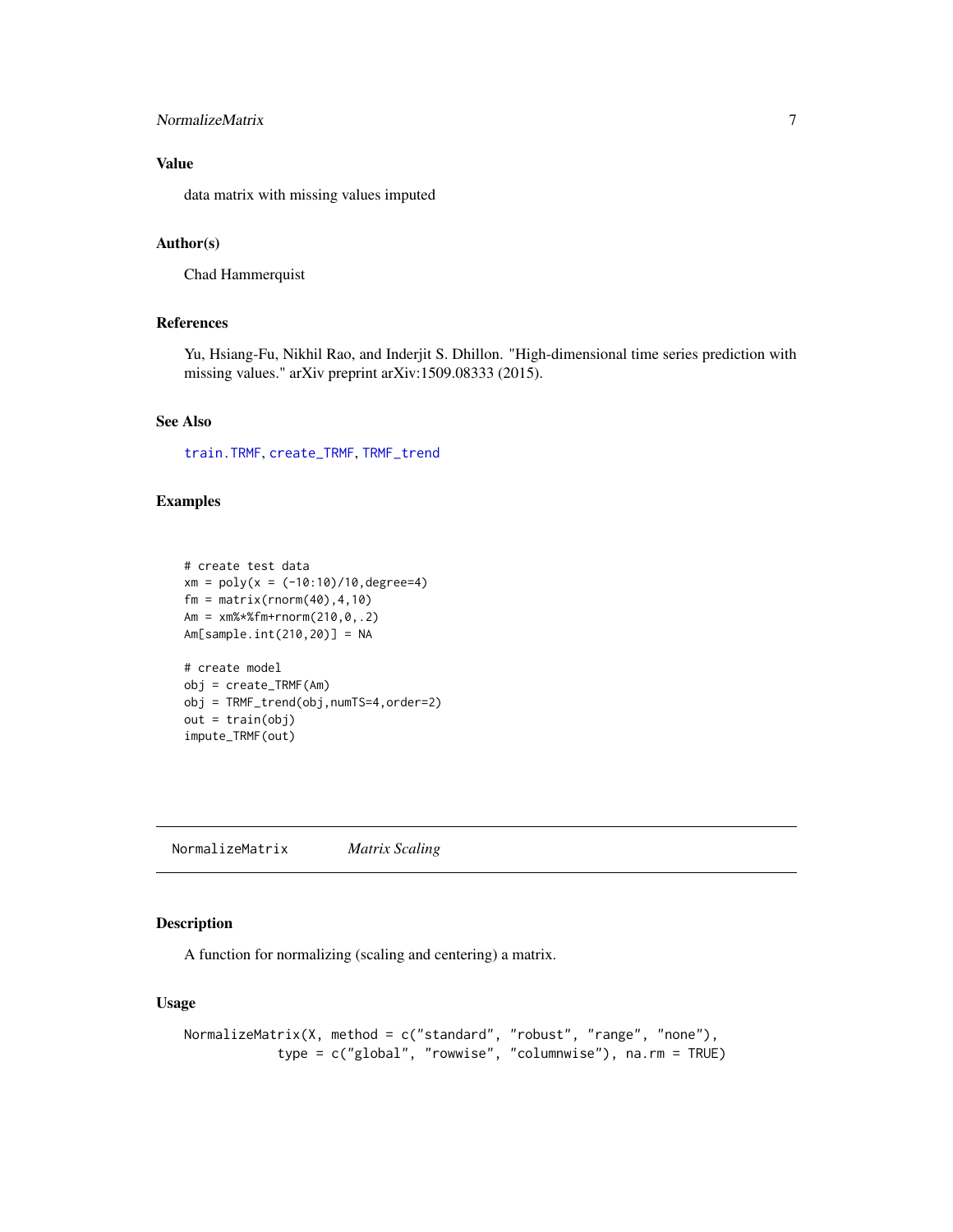## <span id="page-7-0"></span>Arguments

| X.          | a numeric matrix (like object)                                                                                                                                                   |
|-------------|----------------------------------------------------------------------------------------------------------------------------------------------------------------------------------|
| method      | type of scaling to perform, standard centers with mean, and scales by sd(),<br>robust centers with the median and scales by mad(, constant=1), range maps<br>to $[0-1]$ interval |
| type        | how should normalization be applied. global scales and centers matrix by one<br>value. columnwise and rowwise normalize each column or row separately.                           |
| $na$ . $rm$ | logical value, ignore NA values or not.                                                                                                                                          |

## Details

Scaling and centering quantities are stored as attributes.

## Value

The possibly centered and scaled matrix. Scaling and centering quantities are stored as attributes.

## Author(s)

Chad Hammerquist

#### Examples

 $x = matrix(1:10, ncol = 2)$ NormalizeMatrix(x)

plot.TRMF *Plot Latent Time Series for a TRMF Object*

## Description

Plots all the time series in Xm from a trained TRMF object.

## Usage

## S3 method for class 'TRMF'  $plot(x, \ldots)$ 

#### Arguments

x a trained TRMF object. ... ignored.

## Value

No return value, called for side effects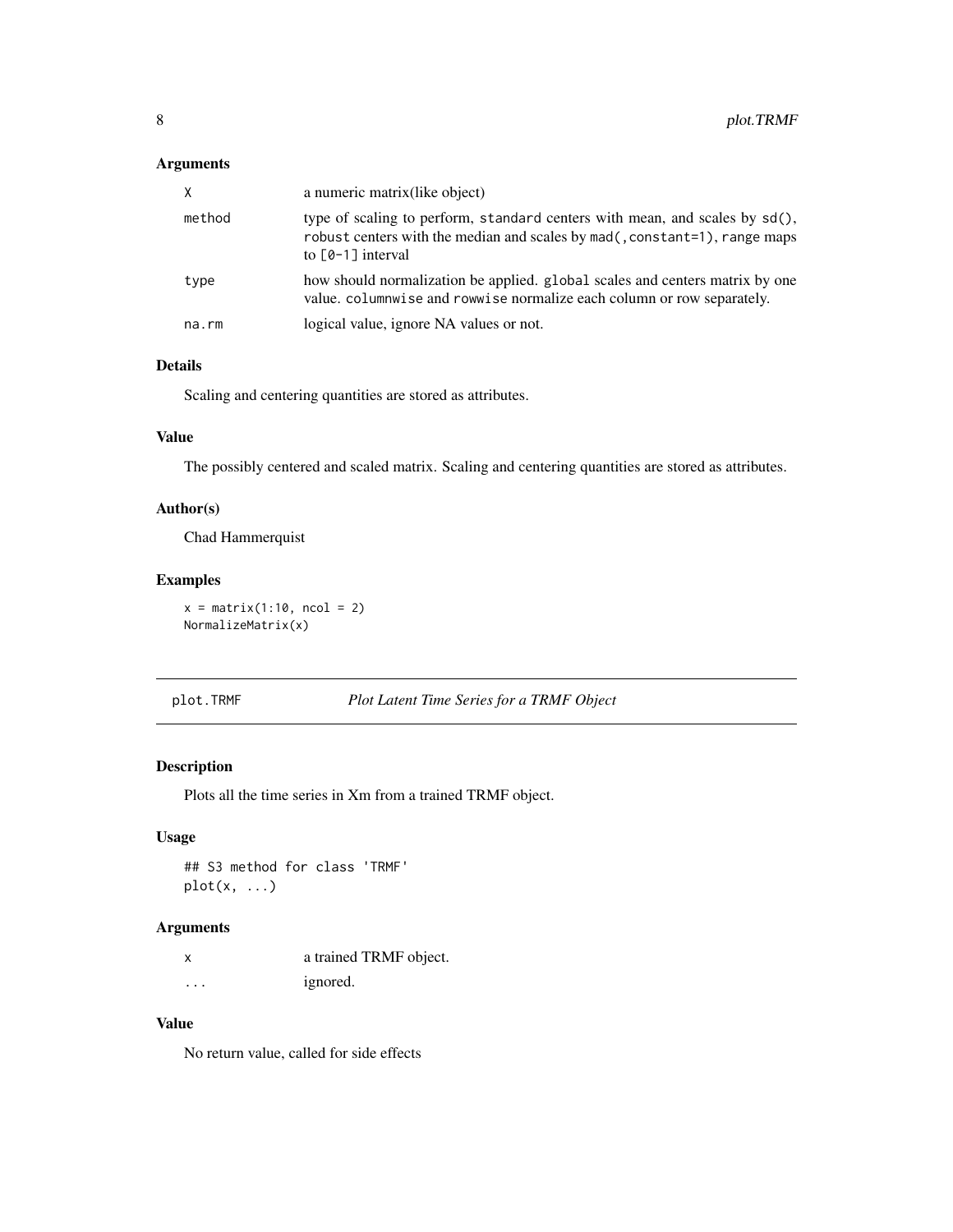## <span id="page-8-0"></span>predict.TRMF 9

#### Author(s)

Chad Hammerquist

## See Also

[create\\_TRMF](#page-3-1), [TRMF\\_columns](#page-14-1), [TRMF\\_trend](#page-21-1)

## Examples

```
xm = poly(x = (-10:10)/10, degree=4)fm = matrix(runif(40), 4, 10)Am = xm%*%fm+rnorm(210,0,.2)
# create model
obj = create_TRMF(Am)
out = train(obj)
plot(out)
```
predict.TRMF *Predict method for TRMF model fit*

#### Description

Predict values based on the TRMF fit

#### Usage

```
## S3 method for class 'TRMF'
predict(object,newdata=NULL, ...)
```
## Arguments

| object  | A trained TRMF object                                       |
|---------|-------------------------------------------------------------|
| newdata | A list with slot Xm and possibly with slots cXreg and gXreg |
| $\cdot$ | other arguments, ignored.                                   |

#### Details

If newdata is NULL, returns fitted model. If newdata doesn't have the term Xm or if it has a different number of columns than the number of latent time series, it will throw an error. If the object also contains a global regression, gXreg must be present and appropriately sized. If the object also contains a column-wise regression, cXreg must be present and appropriately sized.

## Value

Returns a matrix of predictions.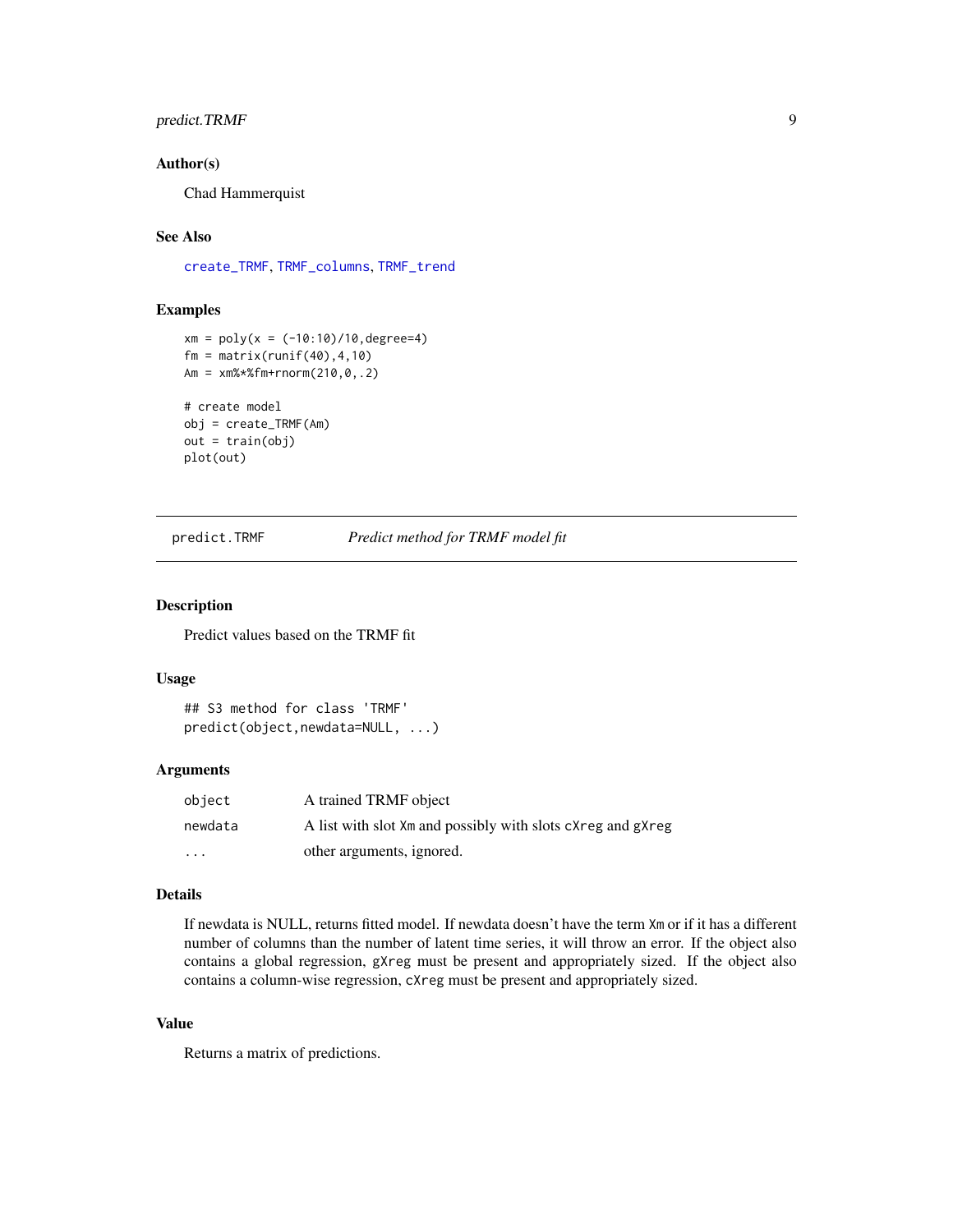## <span id="page-9-0"></span>Author(s)

Chad Hammerquist

#### See Also

[create\\_TRMF](#page-3-1), [TRMF\\_columns](#page-14-1), [TRMF\\_trend](#page-21-1),[train.TRMF](#page-12-1)

### Examples

```
xm = poly(x = (-10:10)/10, \text{degree=4})fm = matrix(runit(40), 4, 10)Am = xm%*%fm+rnorm(210,0,.2)
# create model
obj = create_TRMF(Am)
out = train(obj)
fitted(out)
newXm = 1:5predict(out,newdata=list(Xm=newXm))
```
residuals.TRMF *Extract TRMF residuals*

## Description

A function to extract residuals from a trained TRMF object.

## Usage

```
## S3 method for class 'TRMF'
residuals(object, ...)
```
#### Arguments

| object   | a trained TRMF object. |
|----------|------------------------|
| $\cdots$ | ignored                |

#### Value

residuals extracted from TRMF object

## Author(s)

Chad Hammerquist

## See Also

[create\\_TRMF](#page-3-1), [TRMF\\_columns](#page-14-1), [TRMF\\_trend](#page-21-1)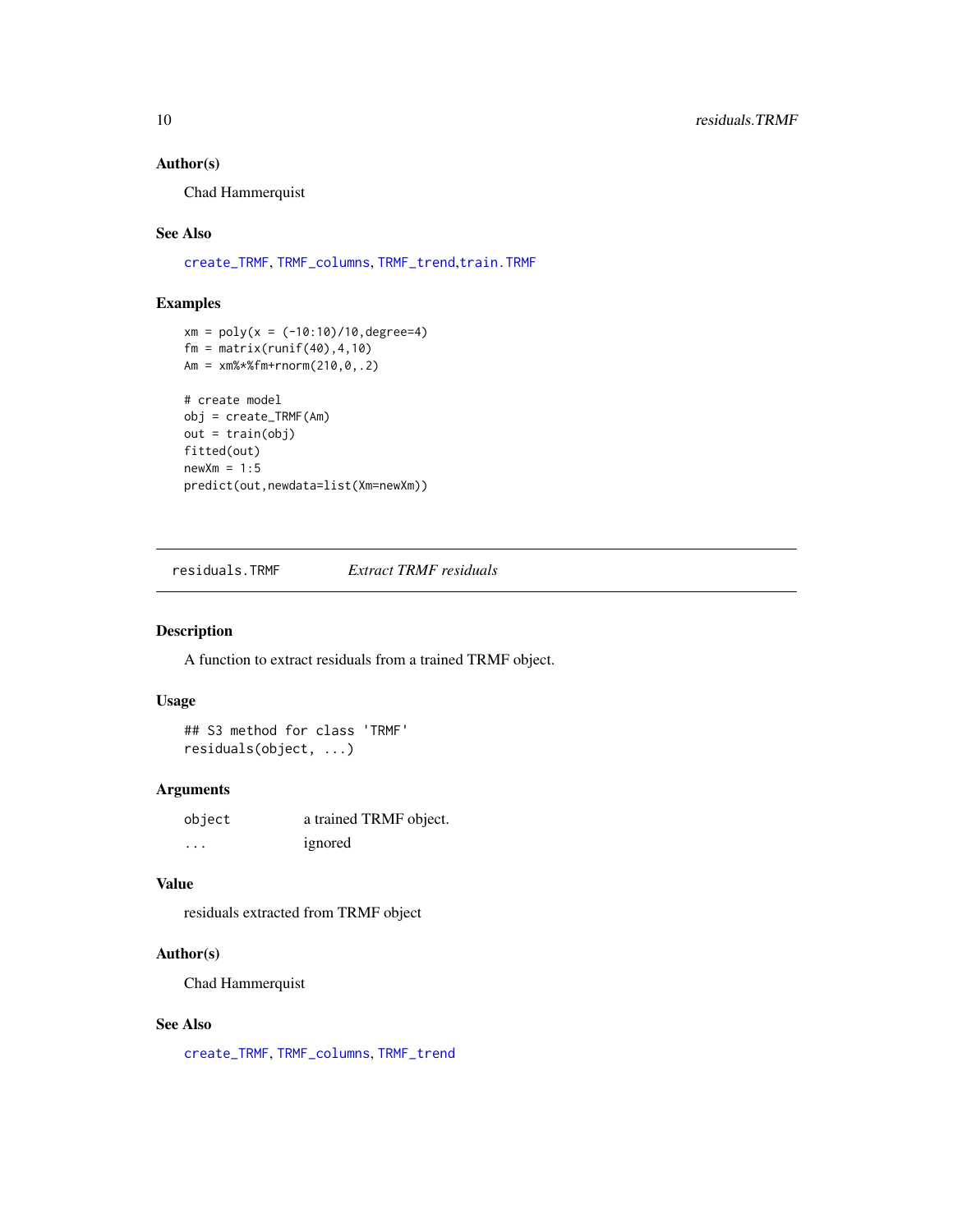#### <span id="page-10-0"></span>retrain and the contract of the contract of the contract of the contract of the contract of the contract of the contract of the contract of the contract of the contract of the contract of the contract of the contract of th

## Examples

```
xm = poly(x = (-10:10)/10, degree=4)fm = matrix(runif(40), 4, 10)Am = xm%*%fm+rnorm(210,0,.2)
# create model
obj = create_TRMF(Am)
out = train(obj)
resid(out)
```
retrain *Retrain TRMF objects.*

## Description

Continue training on a pretrained TRMF object.

#### Usage

```
retrain(obj, numit, fit_xm_first = TRUE)
```
## Arguments

| obi          | Pretrained TRMF object                                                                                                                 |
|--------------|----------------------------------------------------------------------------------------------------------------------------------------|
| numit        | Number of training iterations                                                                                                          |
| fit xm first | Fit the Xm factor first? This could be useful it modifications are made to one of<br>the factors that we don't want to be overwritten. |

## Details

This is basically the same function as train() but it doesn't create any of the constraint matrices and doesn't do any initialization.

## Value

A trained TRMF object.

## See Also

[train.TRMF](#page-12-1)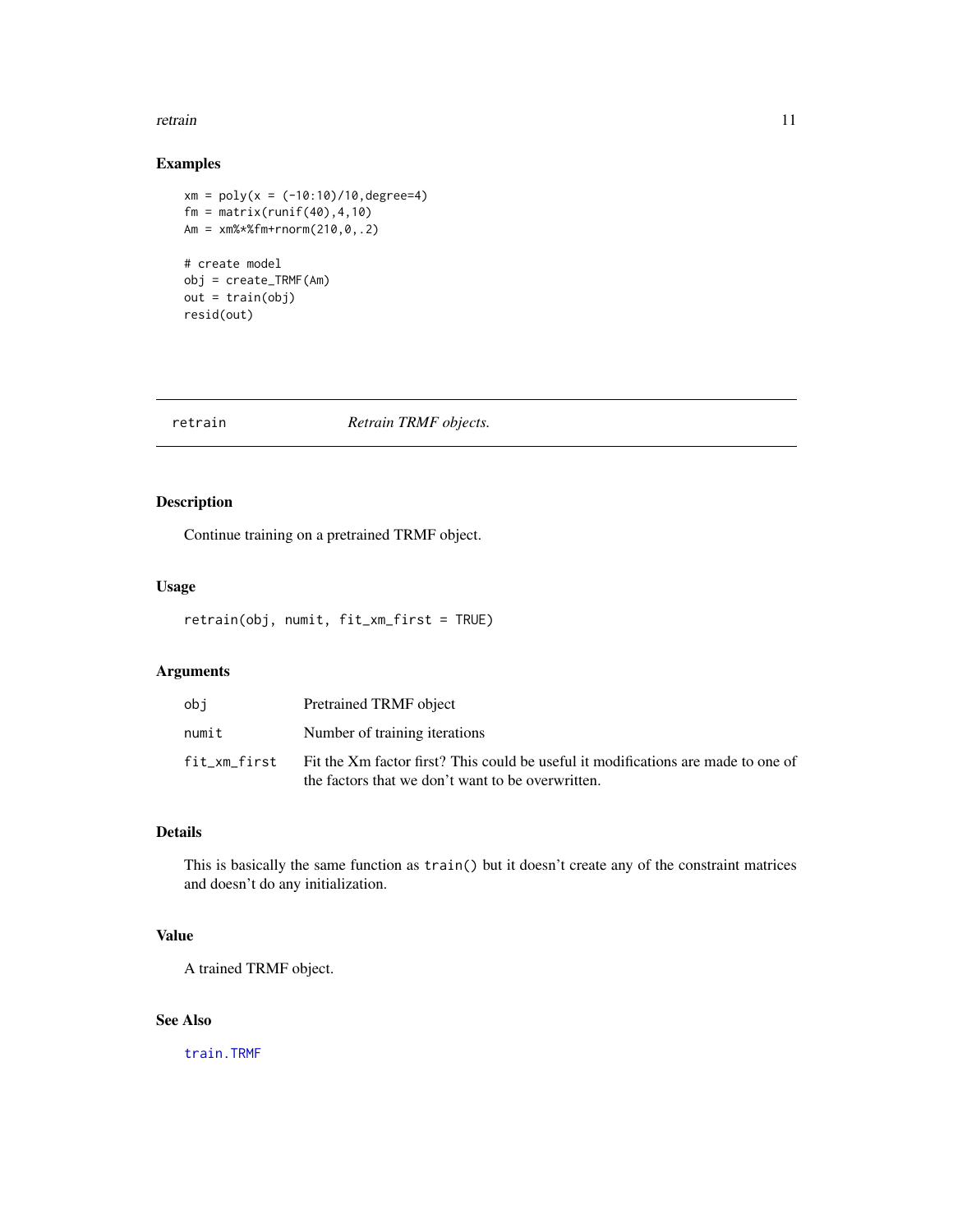## <span id="page-11-0"></span>Examples

```
# create test data
tm = 3 \times \text{poly}(x = (-20:20)/10, \text{degree}=3)sm = diffinv(rnorm(29, 0, .1), lag=12, xi=(-5:6)/6)xm = \text{cbind}(\text{sm}, \text{tm})fm = matrix(runit(40), 4, 10)Am = xm%*%fm+rnorm(410,0,.1)
# create model
obj = create_TRMF(Am)
obj = TRMF_columns(obj,reg_type ="interval")
obj = TRMF_trend(obj,numTS=3,order=2)
obj = TRMF_seasonal(obj,numTS=1,freq=12,lambdaD=5)
# train
out = train(obj,numit=0) # intialize
plot(out)
new_out = retrain(out,numit=10)
plot(new_out)
```
summary.TRMF *Summarize TRMF*

#### Description

summary method for class "TRMF"

#### Usage

## S3 method for class 'TRMF' summary(object, ...)

#### Arguments

| object | TRMF object.     |
|--------|------------------|
| .      | other arguments. |

## Value

NULL

## Author(s)

Chad Hammerquist

## See Also

[create\\_TRMF](#page-3-1), [TRMF\\_columns](#page-14-1), [TRMF\\_trend](#page-21-1)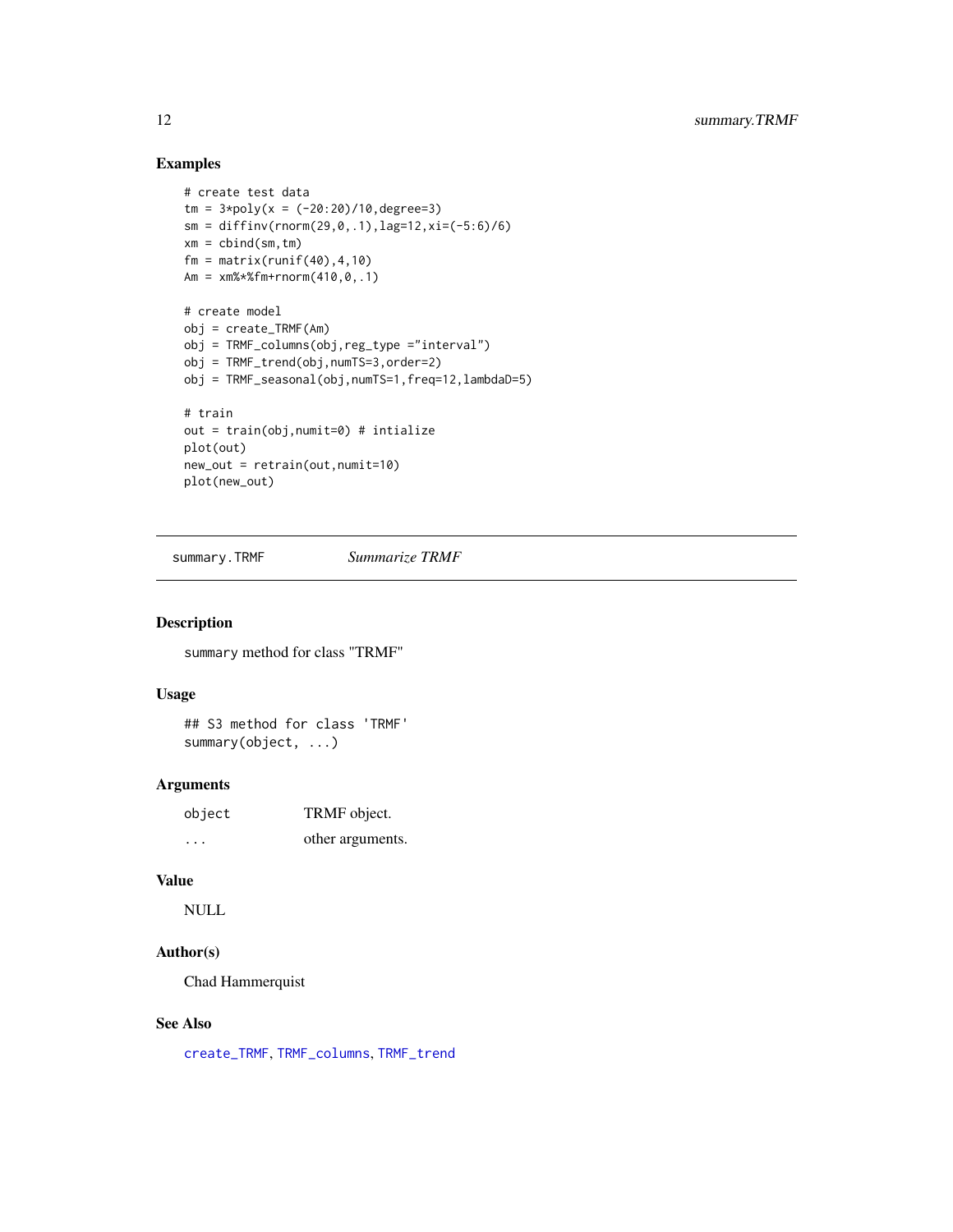#### <span id="page-12-0"></span>train. TRMF  $\qquad \qquad$  13

#### Examples

```
xm = poly(x = (-10:10)/10, \text{degree=4})fm = matrix(runif(40), 4, 10)Am = xm%*%fm+rnorm(210,0,.2)
# create model
obj = create_TRMF(Am)
out = train(obj)summary(obj)
summary(out)
```
<span id="page-12-1"></span>

train.TRMF *Train a TRMF model*

#### Description

This function is the "engine" of the TRMF package. It takes a previously created TRMF object and fits it to the data using an alternating least squares algorithm.

#### Usage

## S3 method for class 'TRMF' train(x, numit =  $10, ...$ )

#### Arguments

| x                       | A TRMF object to be fit.                       |
|-------------------------|------------------------------------------------|
| numit                   | Number of alternating least squares iterations |
| $\cdot$ $\cdot$ $\cdot$ | ignored                                        |

## Details

If a coefficient model is not present in object, it adds a L2 regularization model. If no time series models have been added to object, it adds a simple model using [TRMF\\_simple](#page-20-1).

#### Value

train returns a fitted object of [class](#page-0-0) "TRMF" that contains the data, all added models, matrix factorization and fitted model. The matrix factors Xm, Fm are stored in object\$Factors\$Xm and object\$Factors\$Fm respectively. Use [fitted](#page-0-0) to get fitted model, use [resid](#page-0-0) to get residuals, use [coef](#page-0-0) to get coefficients (Fm matrix) and [components](#page-0-0) to get Xm or Fm.

## Author(s)

Chad Hammerquist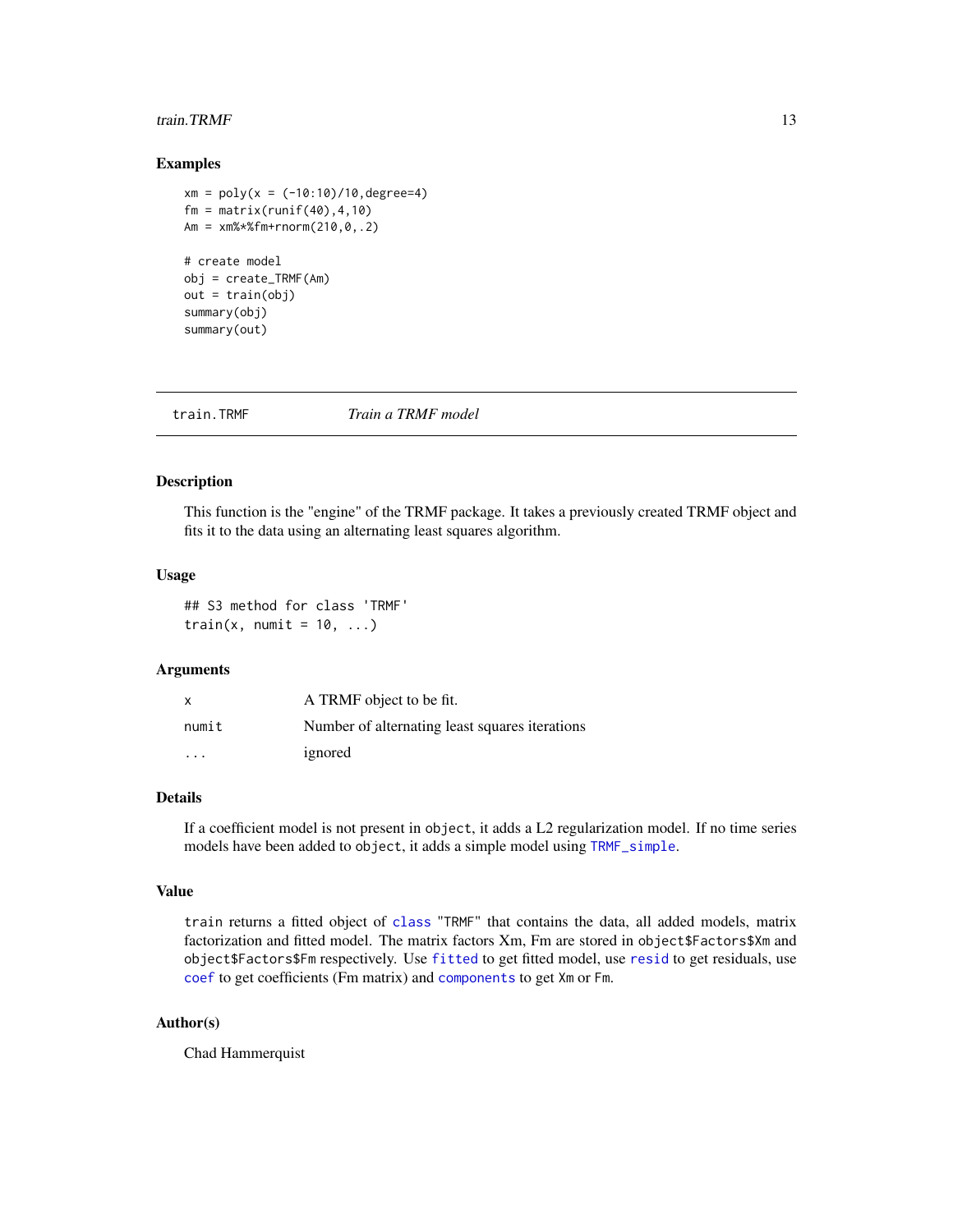#### <span id="page-13-0"></span>References

Yu, Hsiang-Fu, Nikhil Rao, and Inderjit S. Dhillon. "High-dimensional time series prediction with missing values." arXiv preprint arXiv:1509.08333 (2015).

## See Also

[create\\_TRMF](#page-3-1), [TRMF\\_columns](#page-14-1), [TRMF\\_trend](#page-21-1)

#### Examples

```
# create test data
xm = poly(x = (-10:10)/10, \text{degree=4})fm = matrix(rnorm(40), 4, 10)Am = xm%*%fm+rnorm(210,0,.2)
# create model
obj = create_TRMF(Am)
out = train(obj)plot(out)
```
TRMF\_ar *Add an Auto-Regressive Regularization Model to a TRMF Object.*

#### Description

Creates a regularization scheme that constrains latent time-series based on auto-regressive parameters and adds it to a TRMF object. In matrix optimization form, it adds the following term to the TRMF cost function:  $R(x) =$   $lambdaD^2||w(DX_s)||^2 +$   $lambdaA^2||X_s||^2$  where  $X_s$  is sub-set of the Xm matrix controlled by this model and D is a matrix that corresponds to an auto-regressive model.

#### Usage

```
TRMF_ar(obj,numTS = 1,AR,lambdaD=1,lambdaA=0.0001,weight=1)
```
#### Arguments

| obi     | A TRMF object                                                                             |
|---------|-------------------------------------------------------------------------------------------|
| numTS   | number of latent time series in this model                                                |
| lambdaD | regularization parameter for temporal constraint matrix                                   |
| lambdaA | regularization parameter to apply simple L2 regularization to this time series<br>model   |
| weight  | optional vector of weights to weight constraints, i.e. $R(x) =$ lambdaD^2*  w*(D%*%X)  ^2 |
| AR      | vector of autoregressive parameters. No checks are performed                              |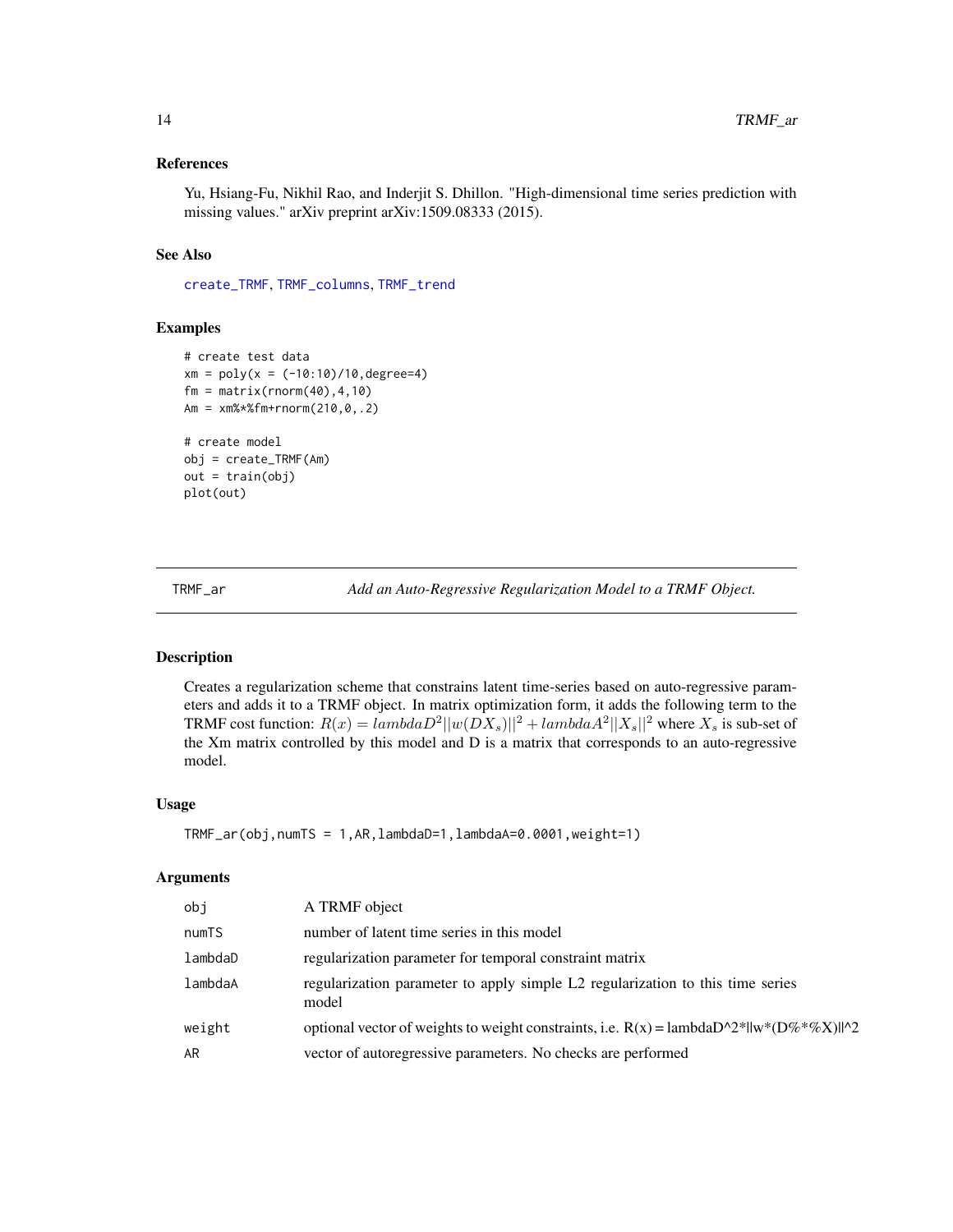## <span id="page-14-0"></span>TRMF\_columns 15

## Details

Setting  $AR = c(1)$  gives a random walk model, same as  $TRMF_trend(...,order=1)$ 

## Value

Returns an updated object of class TRMF.

#### Author(s)

Chad Hammerquist

#### **References**

Yu, Hsiang-Fu, Nikhil Rao, and Inderjit S. Dhillon. "High-dimensional time series prediction with missing values." arXiv preprint arXiv:1509.08333 (2015).

#### See Also

[create\\_TRMF](#page-3-1), [TRMF\\_columns](#page-14-1), [TRMF\\_trend](#page-21-1)

## Examples

```
# create test data
xm = matrix(rnorm(80), 20, 4)fm = matrix(rnorm(40), 4, 10)+1Am = xm%*%fm+rnorm(200,0,.1)
# create model
obj = create_TRMF(Am)
obj = TRMF_columns(obj,reg_type ="interval")
obj = TRMF_{ar}(obj, numTS=2, AR=c(0.5), lambdaD=4)out = train(obj)plot(out)
```
<span id="page-14-1"></span>TRMF\_columns *Add a column regularization model to TRMF object*

## Description

Adds a regularization model to TRMF object created by create\_TRMF() to constrain the fitting process of the coefficient matrix.

TRMF\_coefficient is a (soon to be deprecated) alias for TRMF\_columns.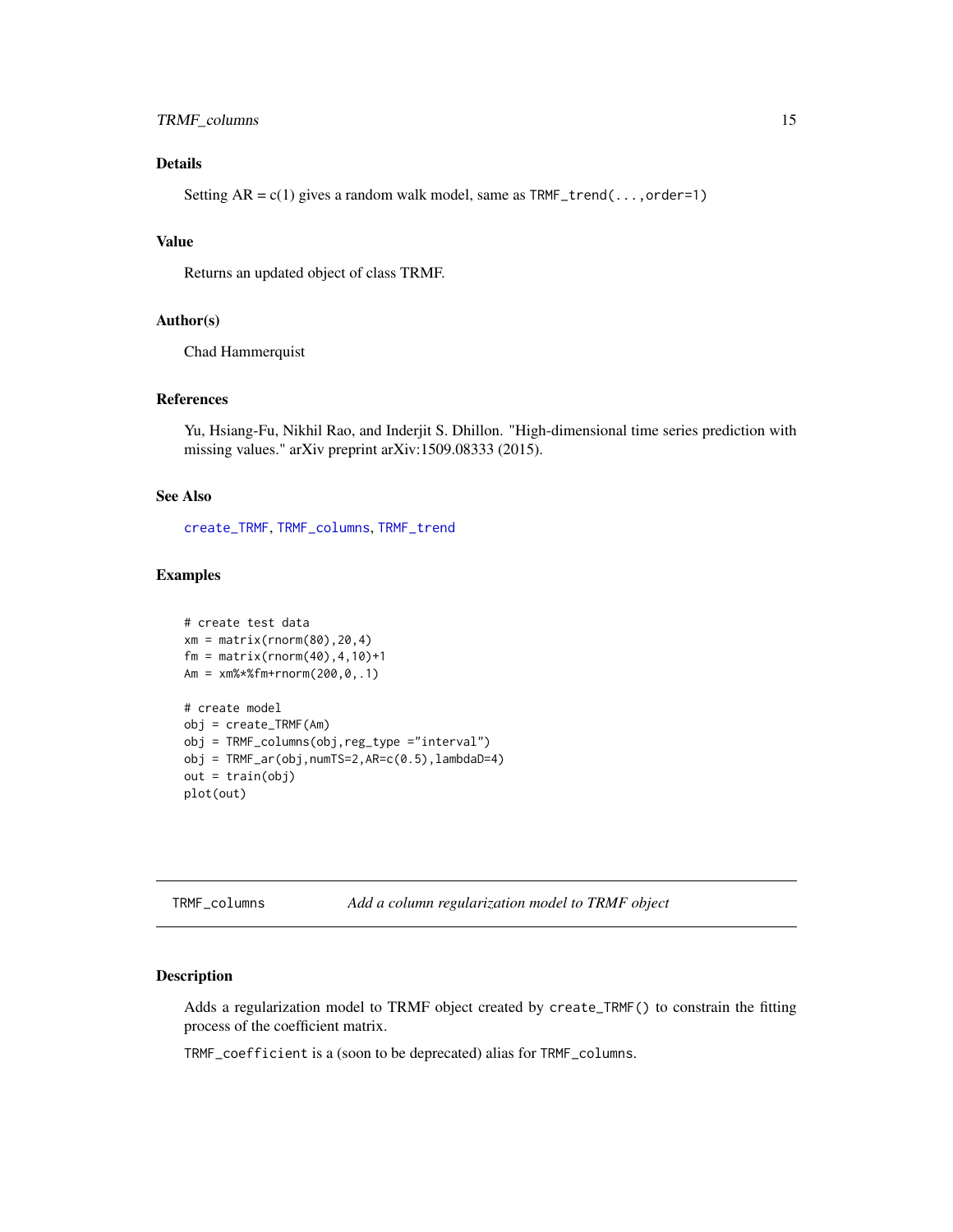#### Usage

```
TRMF_columns(obj,
   reg_type = c("l2", "nnls", "constrain", "interval", "none"), lambda = 0.0001)
TRMF_coefficients(obj,
   reg_type = c("l2", "nnls", "constrain", "interval", "none"), lambda = 0.0001)
```
#### Arguments

| obj      | TRMF object created by create_TRMF()                                                                                                                                                                                                                                                  |
|----------|---------------------------------------------------------------------------------------------------------------------------------------------------------------------------------------------------------------------------------------------------------------------------------------|
| reg_type | regularization type to apply when fitting TRMF model. 12 regularizes by sim-<br>ple sum of squares, nnls forces coefficients to be non-negative. constrain<br>constrains coefficients to be non-negative and to sum to 1. interval constrains<br>coefficients to the interval $[0-1]$ |
| lambda   | L2 regularization parameter used for all regularization types. If NULL, uses<br>lambda set in create TRMF().                                                                                                                                                                          |
|          |                                                                                                                                                                                                                                                                                       |

## Details

This function doesn't do any computations, it just sets up regularization parameters for the coefficient matrix. This function should only be called once on a TRMF object. If called twice, it will overwrite previous model with a warning.

## Value

Returns an updated object of class TRMF.

### Author(s)

Chad Hammerquist

#### References

Yu, Hsiang-Fu, Nikhil Rao, and Inderjit S. Dhillon. "High-dimensional time series prediction with missing values." arXiv preprint arXiv:1509.08333 (2015).

## See Also

[train.TRMF](#page-12-1), [create\\_TRMF](#page-3-1), [TRMF\\_trend](#page-21-1)

#### Examples

```
# create test data
xm = poly(x = (-10:10)/10, \text{degree=4})fm = matrix(abs(rnorm(40)), 4, 10)Am = xm%*%fm+rnorm(210,0,.2)
# create model
obj = create_TRMF(Am)
obj = TRMF_columns(obj,reg_type ="nnls")
```
<span id="page-15-0"></span>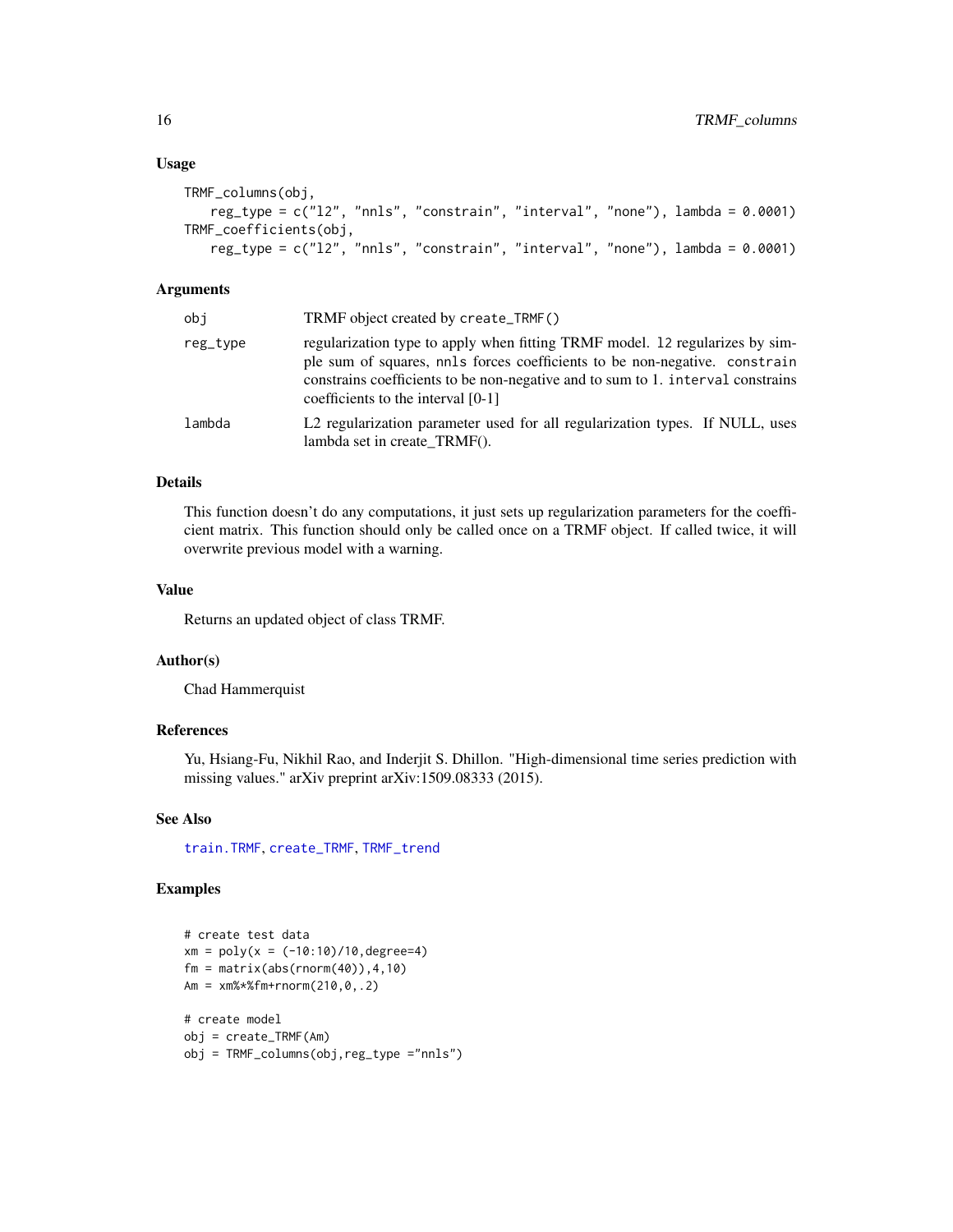```
out = train(obj)plot(out)
```
TRMF\_es *Add exponential smoothing regularization model to a TRMF object.*

## Description

Creates a regularization scheme that favors exponentially smoothed solutions and adds it to a TRMF object. In matrix optimization form, it adds the following term to the TRMF cost function:  $R(x)$  =  $lambdaD^2||w(DX_s)||^2 + lambdaA^2||X_s||^2$  where  $X_s$  is sub-set of the Xm matrix controlled by this model and D is a matrix with weights from exponential smoothing.

## Usage

```
TRMF_es(obj,numTS = 1,alpha=1,es_type=c("single","double"),
        lambdaD=1,lambdaA=0.0001,weight=1)
```
#### Arguments

| obj     | A TRMF object                                                                                     |
|---------|---------------------------------------------------------------------------------------------------|
| numTS   | number of latent time series in this model                                                        |
| lambdaD | regularization parameter for temporal constraint matrix                                           |
| lambdaA | regularization parameter to apply simple L2 regularization to this time series<br>model           |
| weight  | optional vector of weights to weight constraint, i.e. $R(x) =$ lambda $D^2^*  w^*(D\%^*\%X)  ^22$ |
| es_type | type of exponential smoothing. "double" does Brown's double exponential<br>smoothing.             |
| alpha   | exponential smoothing parameter, constrained to be in the interval [0,1]                          |
|         |                                                                                                   |

#### Details

This creates a non-sparse constraint matrix which could slow training down for longer time series.

#### Value

Returns an updated object of class TRMF.

#### Author(s)

Chad Hammerquist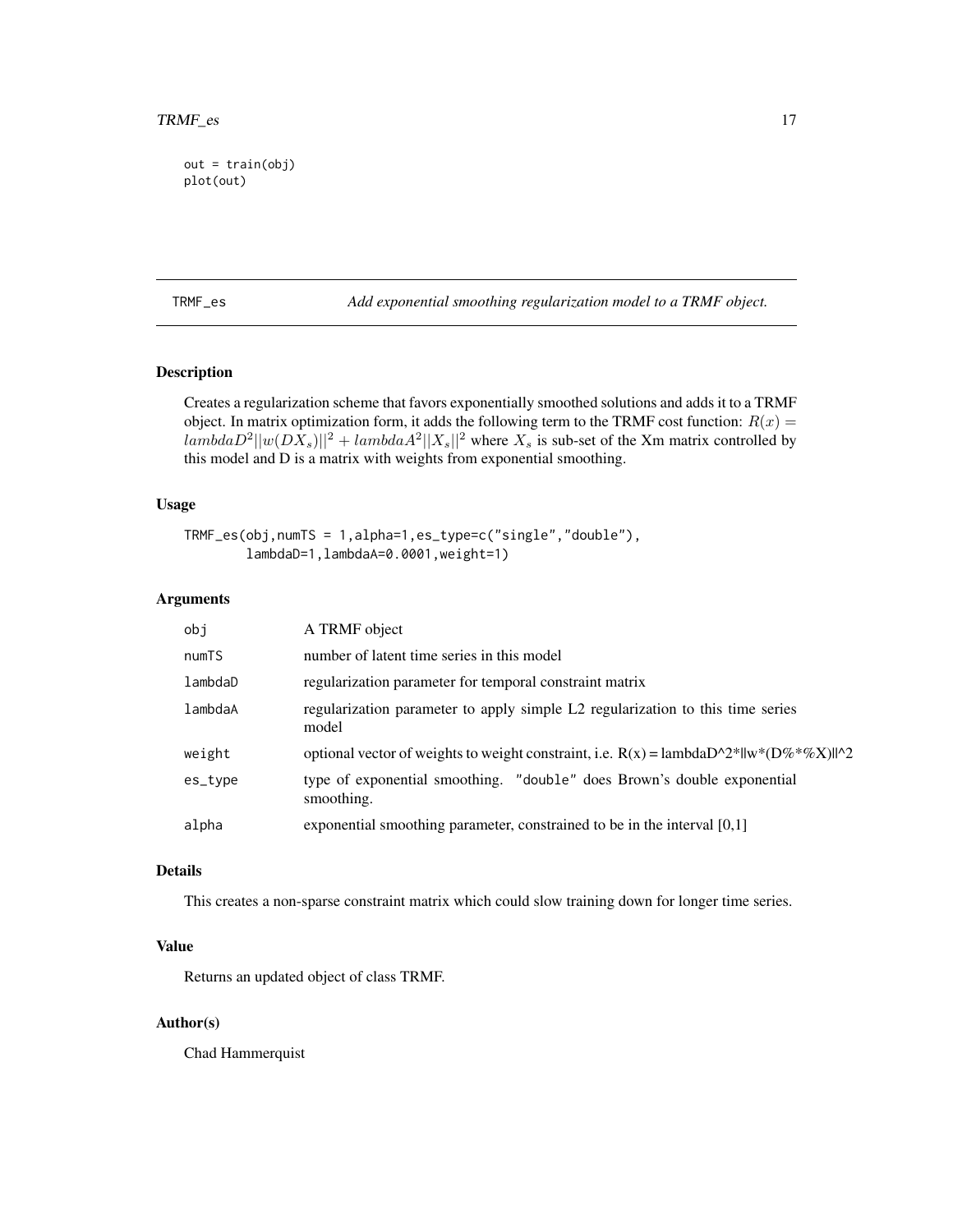## <span id="page-17-0"></span>References

Yu, Hsiang-Fu, Nikhil Rao, and Inderjit S. Dhillon. "High-dimensional time series prediction with missing values." arXiv preprint arXiv:1509.08333 (2015).

https://en.wikipedia.org/wiki/Exponential\_smoothing

## See Also

[create\\_TRMF](#page-3-1), [TRMF\\_columns](#page-14-1), [TRMF\\_trend](#page-21-1),[TRMF\\_seasonal](#page-19-1)

## Examples

```
# create test data
xm = cbind(cumsum(rnorm(20)),cumsum(rnorm(20)))
fm = matrix(runif(20), 2, 10)Am = xm%*%fm+rnorm(200,0,.2)
# create model
obj = create_TRMF(Am)
obj = TRMF_es(obj,numTS=2,alpha=0.5)
out = train(obj)
plot(out)
```
TRMF\_regression *Add external regressors to TRMF object*

#### Description

A function to add external regressors to a TRMF object.

## Usage

```
TRMF_regression(obj, Xreg, type = c("global", "columnwise"))
```
## Arguments

| obi  | TRMF object created by create_TRMF()                                                                                                                                                                                                |
|------|-------------------------------------------------------------------------------------------------------------------------------------------------------------------------------------------------------------------------------------|
| Xreg | Vector or matrix of external regressors. If type = "columnwise", Xreg can be a<br>matrix or array, but the first two dimensions must match those of the data matrix.                                                                |
| type | how are the regressors added to the model. If type = "global" the matrix fac-<br>torization includes all the regressors. If type = "columnwise" each column in<br>the data matrix is regressed of the corresponding column of Xreg. |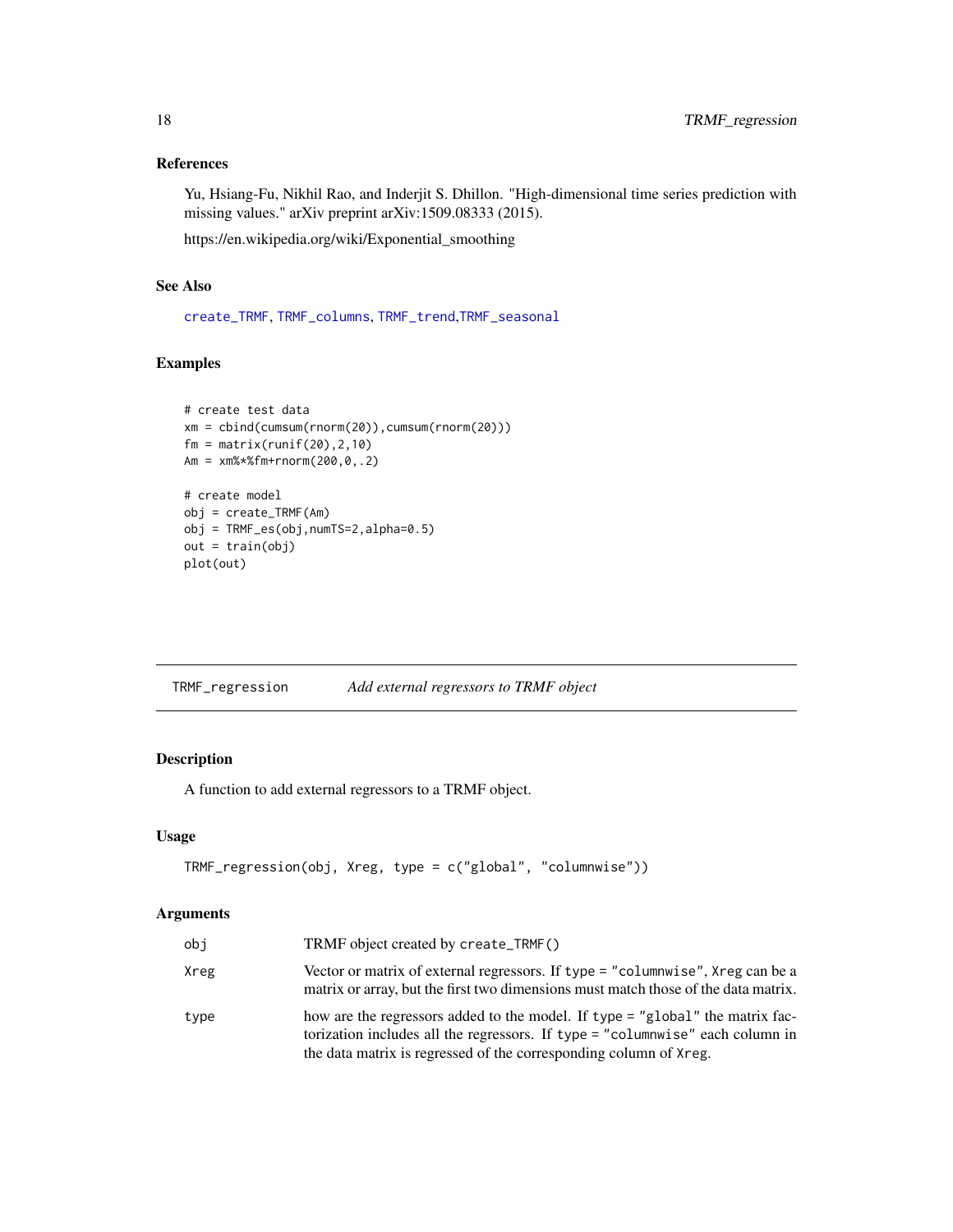## <span id="page-18-0"></span>Details

The coefficients model for the regressors are subject to the same regularization as the rest of the matrix factorization. Only one columnwise and one global model should be used in the same model. Both types can be include in the same model though.

#### Value

Returns an updated object of class TRMF.

#### Author(s)

Chad Hammerquist

#### See Also

[create\\_TRMF](#page-3-1), [TRMF\\_columns](#page-14-1), [TRMF\\_trend](#page-21-1)

#### Examples

```
# ~ Global regression example ~
# create test data
bb = (-10:10)/10xReg = 10 * cos(bb * 10)xm = poly(x = bb, degree=3)fm = matrix(rnorm(40), 4, 10)Am = cbind(xReg,xm)%*%fm+rnorm(210,0,.2)
# creat model and fit
obj = create_TRMF(Am)
obj = TRMF_trend(obj,numTS=3,order=2)
obj = TRMF_regression(obj,Xreg=xReg,type="global")
out = train(obj)
plot(out)
# ~ columnwise regression example ~
# create test data
bb = (-10:10)/10xm = poly(x = bb, degree=4)fm = matrix(rnorm(84), 4, 21)Am = x \frac{m}{x} \cdot x \cdot f(m + r \cdot n) \cdot (441, 0, .2)layers = array(0, dim=c(21, 21, 2))layers[,,1] = 2*cos(2*bb)%0%sin(4*bb)layers[,, 2] = 2*sqrt(abs(bb%o%bb))nAm = Am+layers[,,1]+layers[,,2]
# creat model and fit
obj = create_TRMF(nAm)
obj = TRMF_trend(obj,numTS=4,order=2)
obj = TRMF_regression(obj,Xreg=layers,type="columnwise")
out = train(obj)plot(out)
```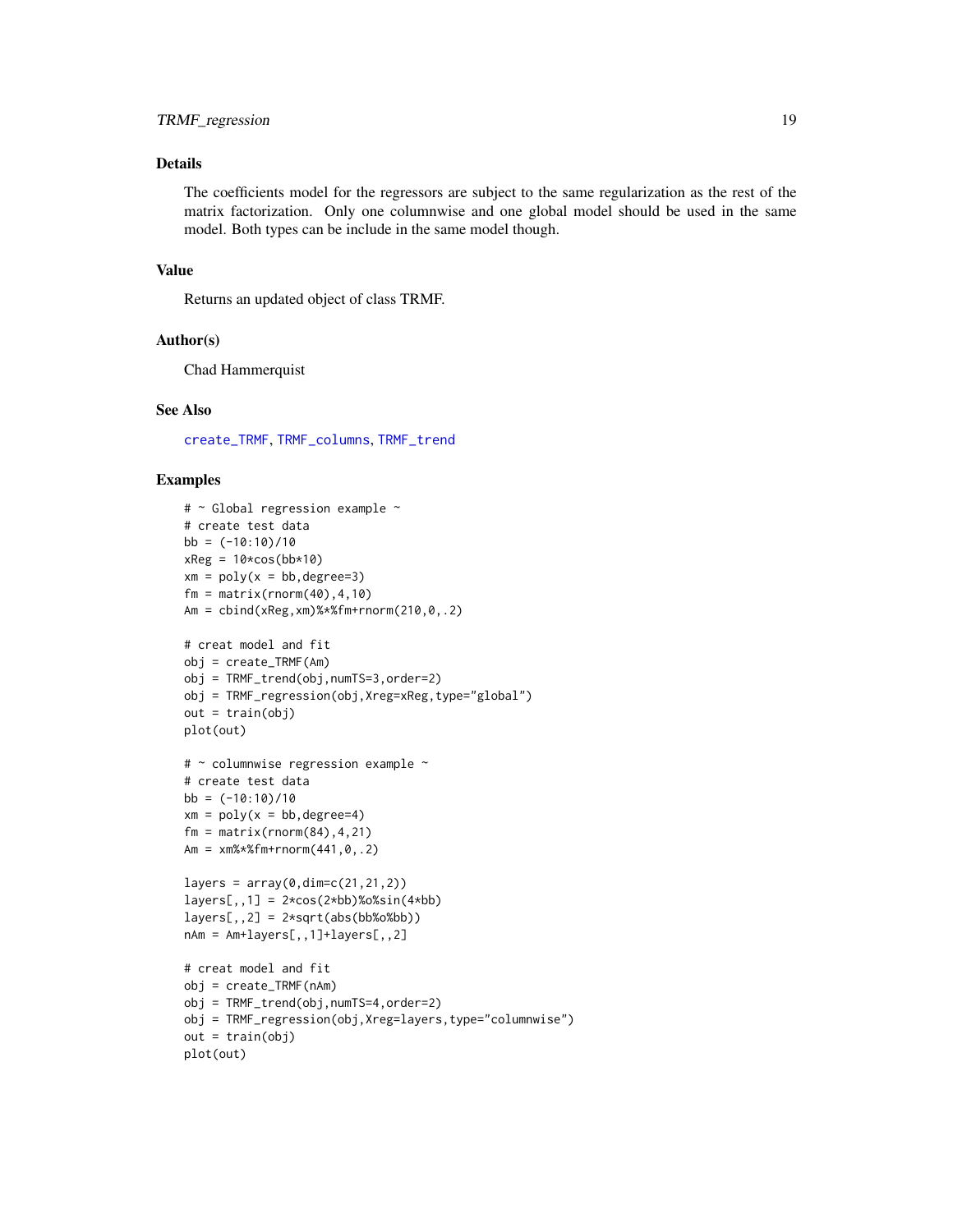<span id="page-19-1"></span><span id="page-19-0"></span>TRMF\_seasonal *Add seasonal regularization model to a TRMF object*

#### Description

Creates a regularization scheme that favors seasonally varying solutions and adds it to a TRMF object. In matrix optimization form, it adds the following term to the TRMF cost function:  $R(x) =$  $lambdaD^2||w(DX_s)||^2 + lambdaA^2||X_s||^2$  where  $X_s$  is sub-set of the Xm matrix controlled by this model and D is a (with a lag of freq) finite difference matrix.

## Usage

TRMF\_seasonal(obj,numTS = 1,freq = 12,sumFirst=FALSE,lambdaD=1,lambdaA=0.0001,weight=1)

#### Arguments

| obj      | A TRMF object                                                                                 |
|----------|-----------------------------------------------------------------------------------------------|
| numTS    | number of latent time series in this model                                                    |
| lambdaD  | regularization parameter for temporal constraint matrix                                       |
| lambdaA  | regularization parameter to apply simple L2 regularization to this time series<br>model       |
| weight   | optional vector of weights to weight constraints, i.e. $R(x) =$ lambdaD^2*  w*(D%*%X)  ^2     |
| freg     | The frequency of the seasonal time series model. Minimize the differences of<br>$\log$ = freq |
| sumFirst | minimize the sum of first freq elements in time series                                        |

#### Details

TRMF\_seasonal (freq=N) fits a lag N random walk. For monthly data, use freq=12, for quarterly data, freq=4. If sumFirst = TRUE, the sum of the first freq elements in the latent time series are also minimized.This can be used to help force the seasonal component to vary around a zero mean.

## Value

Returns an updated object of class TRMF.

#### Author(s)

Chad Hammerquist

#### References

Yu, Hsiang-Fu, Nikhil Rao, and Inderjit S. Dhillon. "High-dimensional time series prediction with missing values." arXiv preprint arXiv:1509.08333 (2015).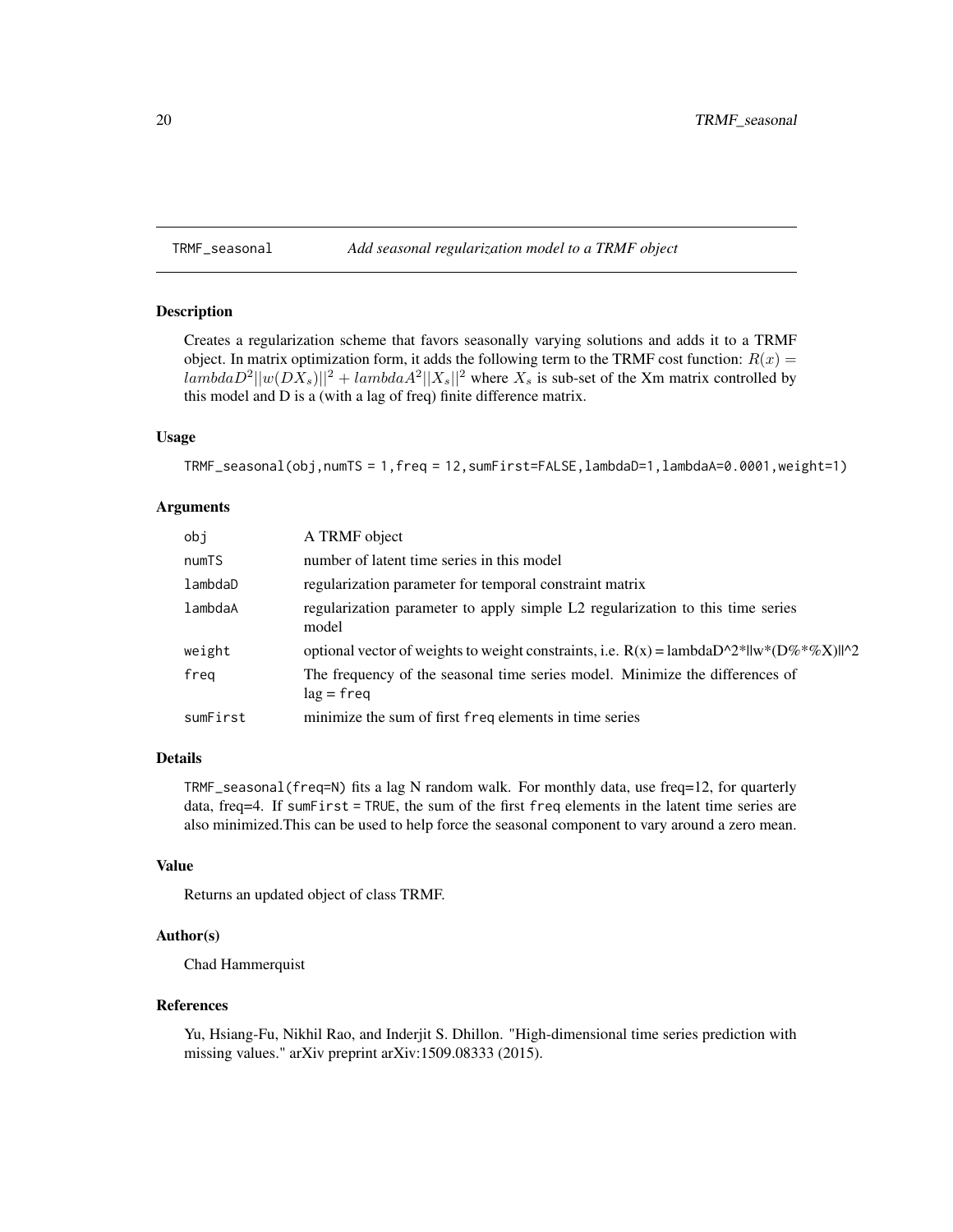## <span id="page-20-0"></span>TRMF\_simple 21

## See Also

[create\\_TRMF](#page-3-1), [TRMF\\_columns](#page-14-1),[TRMF\\_simple](#page-20-1), [TRMF\\_trend](#page-21-1)

## Examples

```
# create test data
tm = 3 * poly(x = (-20:20)/10, \text{degree}=3)sm = diffinv(rnorm(29,0,.1),lag=12,xi=(-5:6)/6)
xm = \text{cbind}(\text{sm}, \text{tm})fm = matrix(runit(40), 4, 10)Am = xm%*%fm+rnorm(410,0,.1)
# create model
obj = create_TRMF(Am)
obj = TRMF_columns(obj,reg_type ="interval")
obj = TRMF_trend(obj,numTS=3,order=2)
obj = TRMF_seasonal(obj,numTS=1,freq=12,lambdaD=5)
out = train(obj)
plot(out)
```
<span id="page-20-1"></span>

TRMF\_simple *Add L2 regularization model to a TRMF object*

### Description

Creates an L2 regularization and adds it to a TRMF object. In matrix optimization form, it adds the following term to the TRMF cost function:  $R(x) = lambda A^2 ||w(X_s)||^2$  where  $X_s$  is sub-set of the Xm matrix controlled by this model.

#### Usage

TRMF\_simple(obj,numTS = 1,lambdaA=0.0001,weight=1)

#### Arguments

| obi     | A TRMF object                                                                                   |
|---------|-------------------------------------------------------------------------------------------------|
| numTS   | number of latent time series in this model                                                      |
| lambdaA | regularization parameter to apply simple L2 regularization to this time series<br>model         |
| weight  | optional vector of weights to weight constraints, i.e. $R(x) =$ lambda $A^2$ llw*X   $\alpha$ 2 |

## Details

This is called by train\_TRMF if the TRMF object doesn't have any time series models.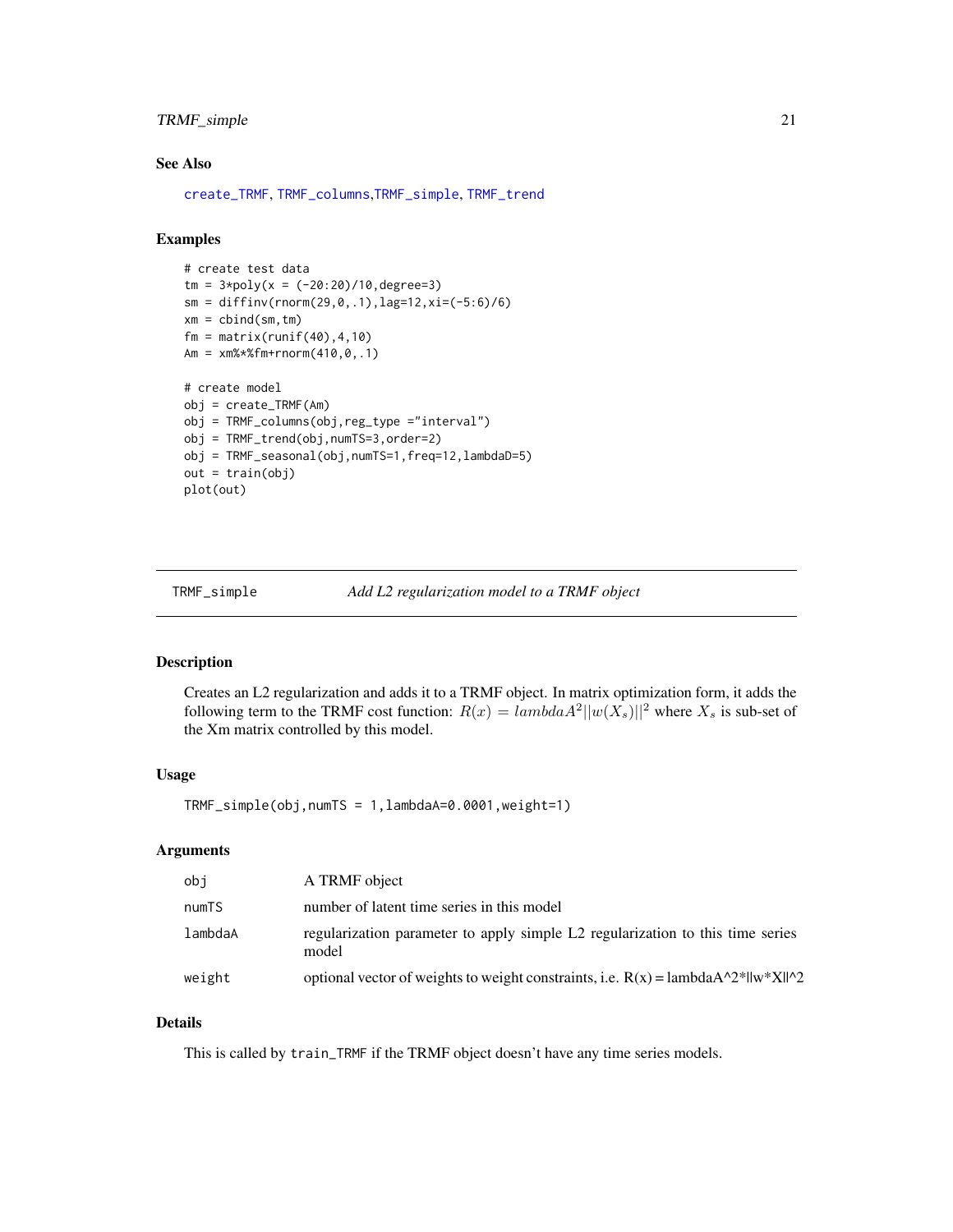<span id="page-21-0"></span>Returns an updated object of class TRMF.

## Author(s)

Chad Hammerquist

#### References

Yu, Hsiang-Fu, Nikhil Rao, and Inderjit S. Dhillon. "High-dimensional time series prediction with missing values." arXiv preprint arXiv:1509.08333 (2015).

#### See Also

[create\\_TRMF](#page-3-1), [TRMF\\_columns](#page-14-1),[TRMF\\_seasonal](#page-19-1), [TRMF\\_trend](#page-21-1)

#### Examples

```
# create test data
xm = matrix(rnorm(160), 40, 4)fm = matrix(runit(40), 4, 10)Am = xm%*%fm+rnorm(400,0,.1)
# create model
obj = create_TRMF(Am)
obj = TRMF_simple(obj,numTS=4,lambdaA=0.1)
out = train(obj)
plot(out)
```
<span id="page-21-1"></span>

TRMF\_trend *Add Trend Model to a TRMF Object*

## Description

Creates a regularization scheme that favors trend-like solutions and adds it to a TRMF object. In matrix optimization form, it adds the following term to the TRMF cost function:  $R(x)$  =  $lambdaD^2||w(DX_s)||^2 + lambdaA^2||X_s||^2$  where  $X_s$  is sub-set of the Xm matrix controlled by this model and D is a finite difference matrix.

#### Usage

```
TRMF_trend(obj,numTS = 1,order = 1,lambdaD=1,lambdaA=0.0001,weight=1)
```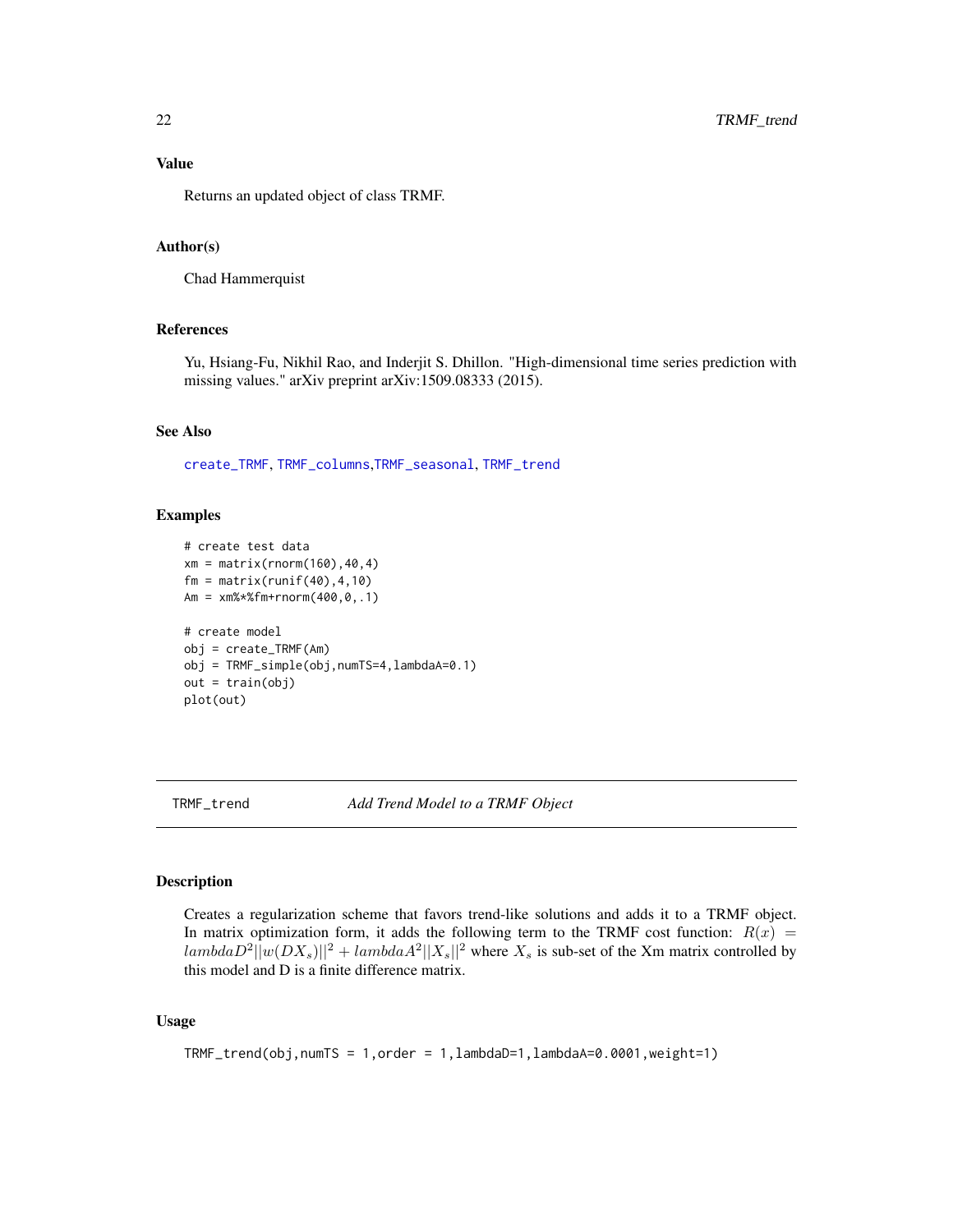## <span id="page-22-0"></span>TRMF\_trend 23

#### Arguments

| obi     | A TRMF object                                                                                                 |
|---------|---------------------------------------------------------------------------------------------------------------|
| numTS   | number of latent time series in this model                                                                    |
| order   | The order of derivative for finite difference constraint matrix. Fractionally and<br>negative values allowed. |
| lambdaD | regularization parameter for temporal constraint matrix                                                       |
| lambdaA | regularization parameter to apply simple L2 regularization to this time series<br>model                       |
| weight  | optional vector of weights to weight constraints, i.e. $R(x) =$ lambda $D^2^*  w^*(D\%^*\%X)  ^22$            |

#### Details

An arbitrary number of time series models can be added. TRMF\_trend(order = 1) fits a random walk. TRMF\_trend(order = 2) fits a cubic smoothing spline. For a single time series, TRMF\_trend(order = 2) is basically equivalent to the Hodge-Prescot filter. A fractional value for order minimizes a squared fractional derivative. A negative value minimizes a (possibly fractional order) squared integral of time-series. Using a fractional or negative order for TRMF\_trend or using TRMF\_es could drastically reduce the sparsity of constraint matrix and slow down training. Fractional or negative order has only been lightly tested, so use with care.

#### Value

Returns an updated object of class TRMF.

#### Author(s)

Chad Hammerquist

#### References

Yu, Hsiang-Fu, Nikhil Rao, and Inderjit S. Dhillon. "High-dimensional time series prediction with missing values." arXiv preprint arXiv:1509.08333 (2015).

## See Also

[create\\_TRMF](#page-3-1), [TRMF\\_columns](#page-14-1), [TRMF\\_simple](#page-20-1), [TRMF\\_seasonal](#page-19-1)

#### Examples

```
# create test data
xm = poly(x = (-10:10)/10, \text{degree=4})fm = matrix(runif(40), 4, 10)Am = xm%*%fm+rnorm(210,0,.1)
# create model
obj = create_TRMF(Am)
obj = TRMF_columns(obj,reg_type ="interval")
```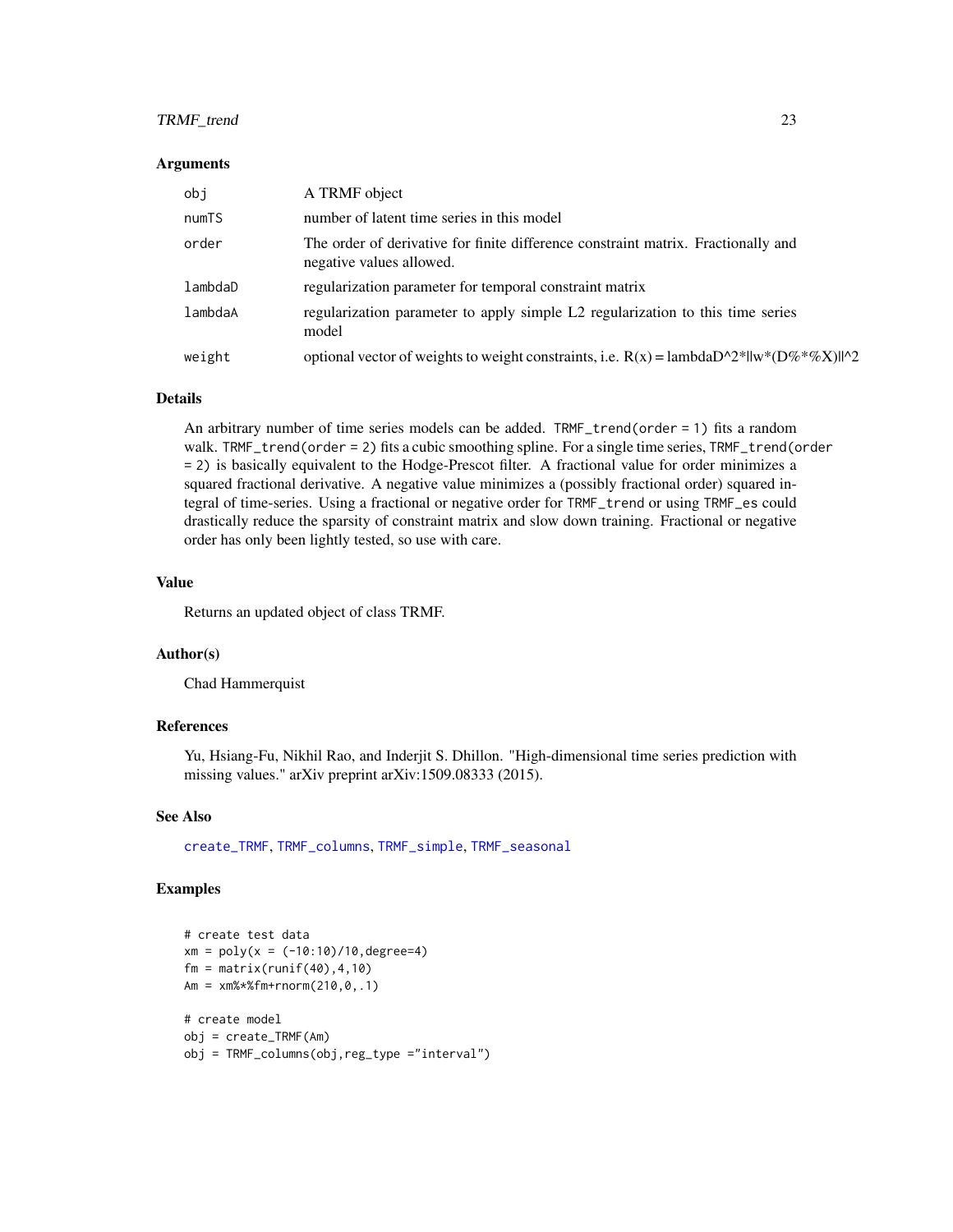```
obj = TRMF_trend(obj,numTS=4,order=2,lambdaD=2)
out = train(obj)
plot(out)
# more complex model
require(magrittr) # for pipes
obj = create_TRMF(Am)%>%
   TRMF_columns(reg_type ="interval")%>%
    TRMF_trend(numTS=2,order=1,lambdaD=4)%>%
    TRMF_trend(numTS=2,order=2,lambdaD=4)%>%
    TRMF_trend(numTS=1,order=1.5)
```

```
out = train(obj)
plot(out)
```